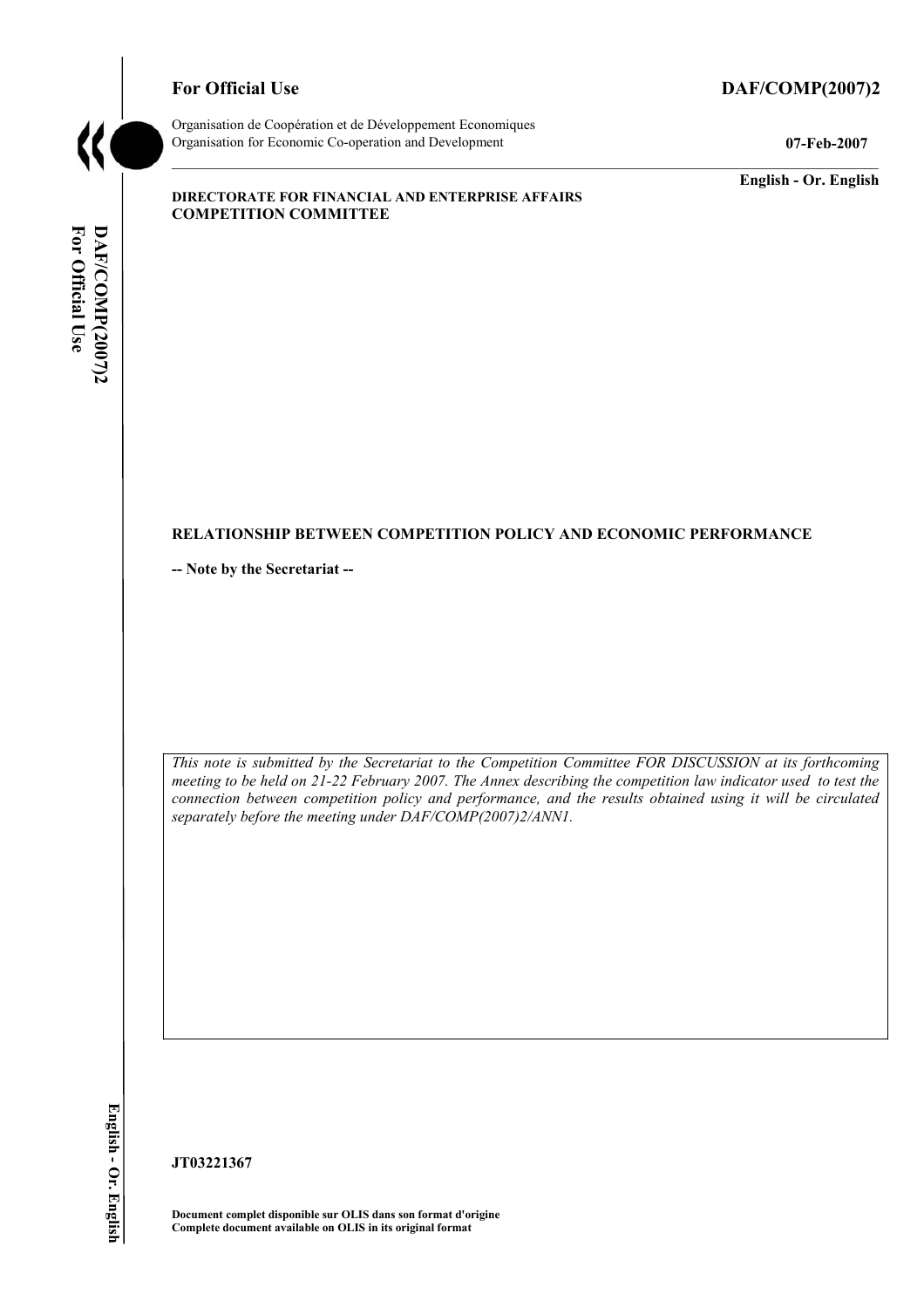# **COMPETITION POLICY AND ECONOMIC PERFORMANCE**

1. Differences in the degree and nature of competitive pressure in OECD economies could explain some of the variation in their economic performance. Regulatory policies that increase, rather than suppress, the role of competitive forces can raise output per capita by encouraging investment, improving productivity and increasing employment. Experiences of OECD Members show how systematic reforms to promote market competition create resilient, adaptable economies that grow faster and create more jobs. Long-term patterns show that liberalising regulation correlates with faster productivity growth, because constraints on competition slow down the processes of adjustment and adoption of new technologies.

2. As background for the presentations and discussion at the February 2007 Competition Committee meeting, this paper describes the evidence about the links between competition and reforms and measures of an economyís performance. It collects and synthesises the principal results from a decade of OECD research work showing how competition and regulation affect output, productivity, employment, trade and innovation. It reviews contemporary theories about the complex relationships between competition and productivity, considered to be a key driver of growth. Differences in the Members' approaches to competition law and enforcement, as measured by an indicator derived largely from data in Competition Committee reports, are correlated with their performance experiences. Competition promotes efficiency, but the connections with performance may depend on other features of the economic setting and the effectiveness of other institutions that support markets.

3. Understanding more clearly how competition affects an economyís performance could give competition agencies guidance and support in setting their priorities, evaluating their actions and explaining their work to the public. It would help them decide whether they are they doing the right things, pursuing objectives and actions that are consistent with goals of economic policy. It would help them determine whether they are doing their work effectively, that is, whether outcomes are consistent with objectives and goals and with the appropriate allocation of their resources. Understanding the links between competition policy and economic performance could help agencies evaluate their strategies and perhaps even some of their enforcement and advocacy interventions. Demonstrating the links will help agencies show the public that what they do makes a difference, in terms that are persuasive outside the community of policy specialists. Neutral observers may "decline to assume as a matter of theory, or accept as an article of faith, that the enforcement of a competition law yields socially useful results. An *a priori*  presumption of efficacy is a weak substitute for a systematic assessment of outcomes." (OECD, 2005, p. 19)

4. Economic literature about large-scale effects of competition is more theoretical than empirical. Familiar theory explains how stronger competition should improve performance through welfare gains and efficiency incentives. "The view that competition and entry should promote efficiency and prosperity has now become a common wisdom worldwide." (Aghion and Griffith, 2005, p. 1) This common wisdom is supported by general observations about the characteristics of successful economies. Economists trying to understand why some nations are economically successful have pointed out how impediments to competition also impede innovation, growth and prosperity. (Baker, 2003) Detailed comparisons of industry-level experiences show how differences in productivity between countries can be explained by differences in the strength of product market competition. (Lewis, 2004)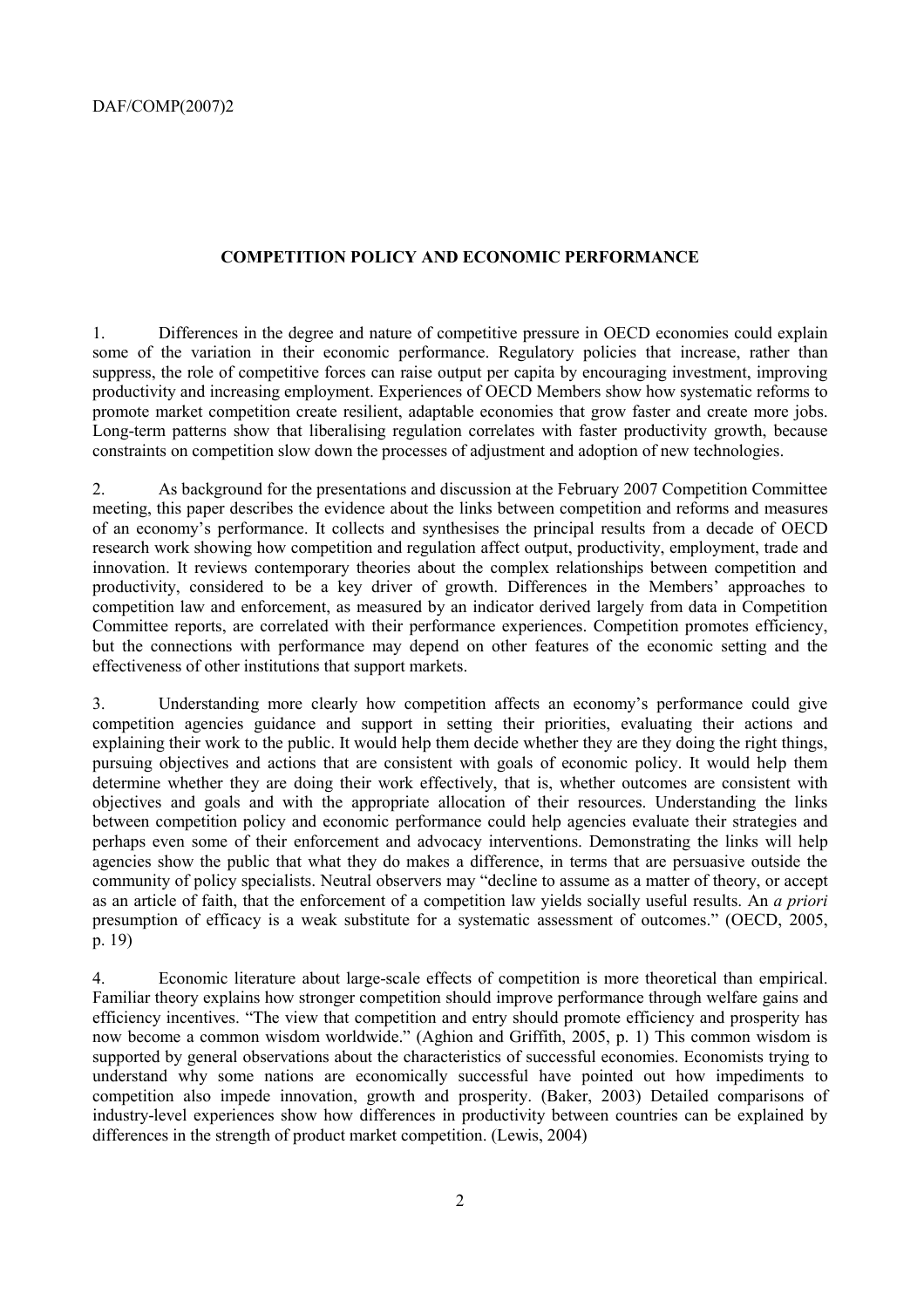5. The most general propositions about competition and performance have been tested empirically only with measures based on survey responses or legal formalities. Rather than try to examine competition directly, general studies often deal instead with the effects of regulations that restrain competition, while case studies about the effects of competition or competition law enforcement focus on the markets at issue. The US Antitrust Modernisation Commission considered sponsoring a rigorous empirical study of the economic effects of antitrust enforcement, but did not pursue it because of other responsibilities. The European Commission, noting that the overall impact of competition policy has been the subject of very little research, has begun a project to develop a methodology for measuring the effectiveness of competition agency actions, acknowledging that evaluation in terms of performance effects would be difficult and contentious.

# **1. Concepts, theories and perspectives about competition and economic performance**

6. The two core elements of competition policy are the general laws about competitive interactions in markets and the sectoral regulations of competitive conditions in particular markets. Closely related laws and policies also directly affect how markets work. International trade liberalisation and market openness are potentially key facilitators of pro-competitive entry into markets, and studies of differences in competitive pressure often focus specifically on these factors. Other complementary laws and policies, such as those about consumer protection, unfair competition, deceptive marketing practices and public procurement, have received less direct attention. The effects of laws and policies that constrain, or at least complicate, competitive markets have been studied more often. Direct government control of price, output and entry is becoming less common among OECD Members, except for natural monopoly regulation to curb market power. But subsidies, public ownership and other forms of policy intervention or pressure can also distort market conduct and outcomes. Many studies, particularly those done by the OECD, treat changes in policies about ownership, subsidies and regulation as equivalent to changes in market competition.

7. Framework laws and policies that affect the mobility of resources may be important catalysts. Commercial law contract enforcement is the foundation for market exchange, as well as the formal setting for many common controversies about restrictions on competition. Regulations of financial services and securities markets support investment liquidity that in turn facilitates market entry and exit. Bankruptcy principles and processes establish the conditions for reorganising assets that have not succeeded in the competitive contest. Intellectual property protection helps determine how competitive markets affect innovation, since the ability to appropriate the benefits of innovation should increase the incentive to engage in it. Qualities of such framework institutions and confidence in the competence and integrity of public institutions generally may be the most important explanatory factors in studies about the effects of competitive markets on economic performance, particularly concerning less developed economies.

8. Different conceptions of competition and of the goals of competition policy could have different implications about its effects on economic performance. Competition is usually described in terms of rivalry  $-$  or, from the perspective of the customer, of choice. The principal policy goal of competition is efficiency. The link between competition and the efficiency norm is so strong that some commentators treat the terms as equivalent, by defining an increase in competition as a change that raises the output of more efficient firms (Vickers, 1995), or arguing that any move that improves efficiency, regardless of its effect on rivalry, should be considered pro-competitive. (Bork, 1977) Norms of opportunity, freedom of entry and fairness are often associated with the social value of competition, though, and related claims about fair treatment, non-discrimination and bargaining power are important themes in competition policy debate. These can lead to tensions with the efficiency goal. In some settings, these process-oriented norms might be consistent with the outcome-based norm of efficiency, but in other settings they might diverge. (Fox, 1981)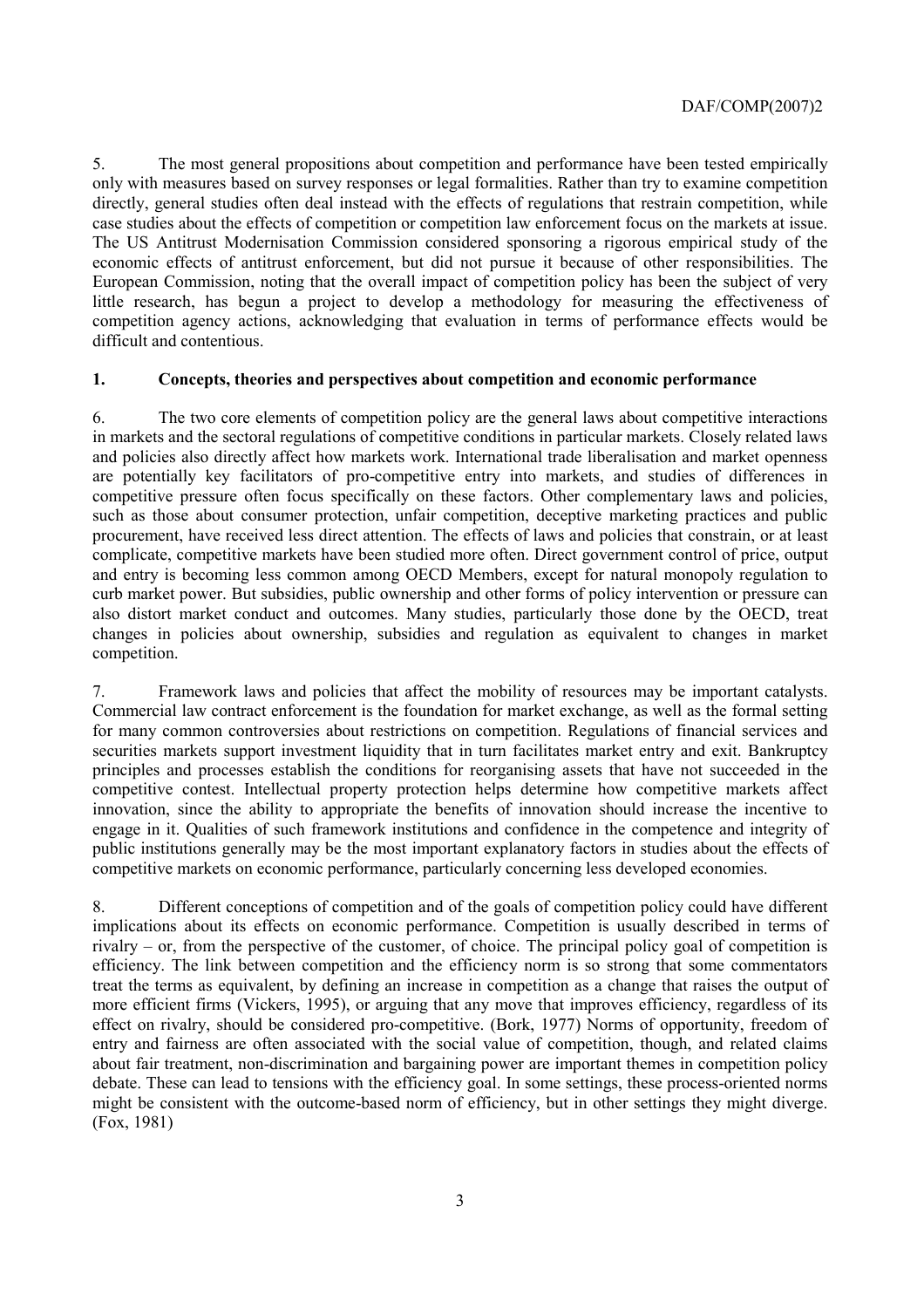9. The relevance of different measures of competition and performance could depend on the policy conception. Simple models of rivalry use concentration to measure competition, with indicators derived from the number and relative size of the rivals. Competition as rivalry might be measured better in dynamic terms, by changes in market shares or by patterns of entry and exit. To measure competition conceived in terms of efficiency, the usual indicator is the level of rents or margins. Common measures of economic performance, in terms of output, growth and productivity, are consistent with a competition policy goal of output-maximising efficiency. Other performance measures could also be important, though. Reducing unjustifiably high prices is sometimes considered to be a goal or effect of competition, so overall effects on price levels and trends could be relevant. Employment and wage effects are also important to the political economy of competition policy, since concerns about short-term adverse effects on individuals could undermine support for changes that promise long-term benefits to others.

# *1.1 Theories linking competition to performance*

10. Familiar economic theories explain the benefits of competition in terms of allocative, productive and dynamic efficiencies. A traditional estimate of the benefit of competition is the loss that would result from the lack of competition, when market power distorts the allocation of resources by raising prices above competitive levels. Estimates of this deadweight loss to society have varied widely, from as low as .1% of output to as high as 11%. (Hines, 1999; Davies-Majumdar, 2002; Kwoka, 2003) Higher estimates of static welfare losses may include not only the "Harberger triangle" of deadweight loss, but also the reduction in consumer surplus or the costs of producers' rent-seeking, which could be much larger.

11. Most analyses now focus on productive and dynamic efficiencies, which could raise productivity and hence increase output. (Ahn, 2002; Nicoletti and Scarpetta, 2003) Three avenues to greater productivity can be distinguished:

- Efficiency: using current inputs with less slack;
- Improvement: adopting better available technology for using those inputs; and
- Innovation: developing and implementing new technologies and products.

12. Theory shows how competition would encourage productive efficiency through information, incentive and insecurity. Competition should reveal information and push prices toward costs. In auction theory, increasing the number of bidders makes the price converge to the actual value. In oligopoly theory, increasing the number of producers makes prices move toward marginal cost. (Vickers, 1995) Competition makes it more profitable to be more efficient, since in a more competitive environment, where price elasticity of demand is higher, a small cut in price can lead to large gain in market share. Conversely, competition makes inefficiency more risky, since share can be lost as easily as it can be gained. If competition threatens the survival of the firm, managers work harder to avoid bankruptcy. (Ahn, 2002) Competition creates opportunities for comparing performance, enabling owners or the market to check up on managers; that is, competition could improve efficiency in firms whose managers otherwise might not care about it. (Aghion and Griffith, 2005)

13. But generalisation from theory is risky, for theoretical predictions of the effects of greater competition on incentives for efficiency are often "subtle and ambiguous". (Vickers, 1995) Depending on the setting of the model, competition would improve efficiency in many, but not all, circumstances. (OECD, 2002) The marginal effect of more elastic demand could be smaller than the aggregate effect of having a large market share to begin with, so a monopolist might have even more to gain from greater efficiency. If fixed costs must be taken into account, pressure toward marginal cost pricing in oligopoly prevents achieving scale economies, so average prices rise: there is "too much entry", implying that more competition, though good for allocative efficiency, is bad for productive efficiency. But the models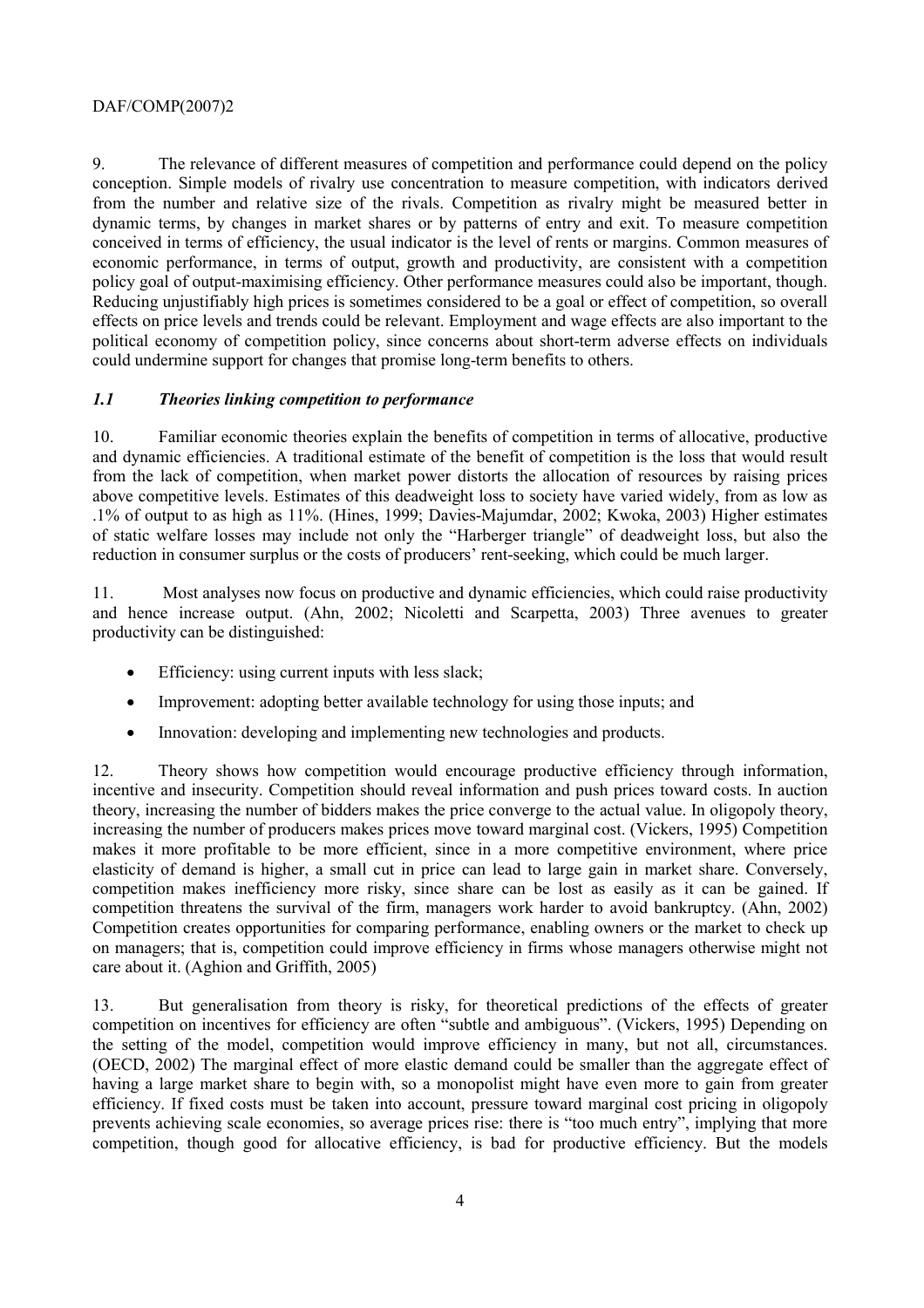reaching this result assume that all firms have the same costs, and thus they assume away the possibility of sorting firms in terms of efficiency. If the models permit entry and relative efficiency determines which firms produce, theory shows that more competition (that is, more firms in the market) could improve productive efficiency overall. In some models of principal-agent incentives, competition would reduce managerial slack if costs are correlated (for example, if all firms face the same exogenous shocks), but changing some parameters can reverse these incentive effects. (Vickers, 1995)

14. Competition could encourage fundamental innovation in technologies, products and services. The traditional argument was to the contrary, though: that tough competition would inhibit innovation and hence slow growth. Contemporary theories and studies show that the relationship between competition and innovation is not so simple, and that it would be sensitive to differences in market conditions. One element of the traditional "Schumpeterian" argument is that a firm invests in innovation because it expects to get market power from it, but competition would eliminate that post-innovation reward. Another element is that a firm needs rents from market power to pay for innovation where capital markets are imperfect or cannot cope with the uncertainty, but competition dissipates those pre-innovation rents. Theoretical models compare the strengths of potentially competing effects and incentives: "rent dissipation" that would reduce available resources, the "improvement" incentive to get closer to best practice by investing in available technology, and the "challenge" effect, of the incentive among firms engaged in "neck and neck" competition to transcend the technology frontier in order to "escape competition" and reap the reward of post-innovation rents. The anticipated profit from innovation to escape competition could outweigh the expected losses from rent dissipation. Which effect would dominate in a sector depends on the technological distance between firms in the sector; which effect would dominate in an economy depends on the distribution of technological characteristics across sectors. Theory predicts that increasing competition leads to more innovation where firms are close to the frontier, to less innovation where firms are farther away, and on average to a wider gap between incumbents and the frontier. Combined, these effects would lead to an inverted-U curve relating competition and innovation, with less innovation at both the highest and lowest levels of competitive intensity. (Aghion and Griffith, 2005)

15. A general observation from experience may be as useful as theoretical modelling of firm-level conduct. In the face of strong competition, more efficient firms should gain more of the market while less efficient firms are more likely to exit; each effect would improve productivity overall. "Perhaps competition works not by forcing efficiency on individual firms but by letting many flowers bloom and ensuring that only the best survive.  $\ldots$  If there are lots of ways of doing things, competition allows many to be tried and then selects the best, something a monopoly finds hard to replicate." (Nickell, 1996, p. 741)

# *1.2 Perspectives in studies of links to performance*

16. Three links with performance could be distinguished: with competition in markets, with policies that promote market competition and with competition law and enforcement. Few empirical studies tackle the basic question, how market competition affects performance, because competition is hard to measure directly.

17. Concentration and price-cost margins, the most common indicators, are ambiguous at best. High concentration can be consistent not only with efficiency but also with contestability and thus competitive discipline. (Ahn, 2002, p. 13; Sutton, 1991) High profits could reward superior efficiency, while low profits could reflect non-competitive slacking.<sup>1</sup> Neither of these conventional measures captures the

|<br>|<br>|

Data constructed to compare mark-ups in some Member economies illustrate the ambiguity of this measure of competition. (Høj, 2007) Some countries where mark-ups look lower have had weaker competition policies and lower growth rates; that is, those low margins could result, not from competitive pressure keeping prices down, but from non-competitive inefficiency permitting costs to rise. Because of the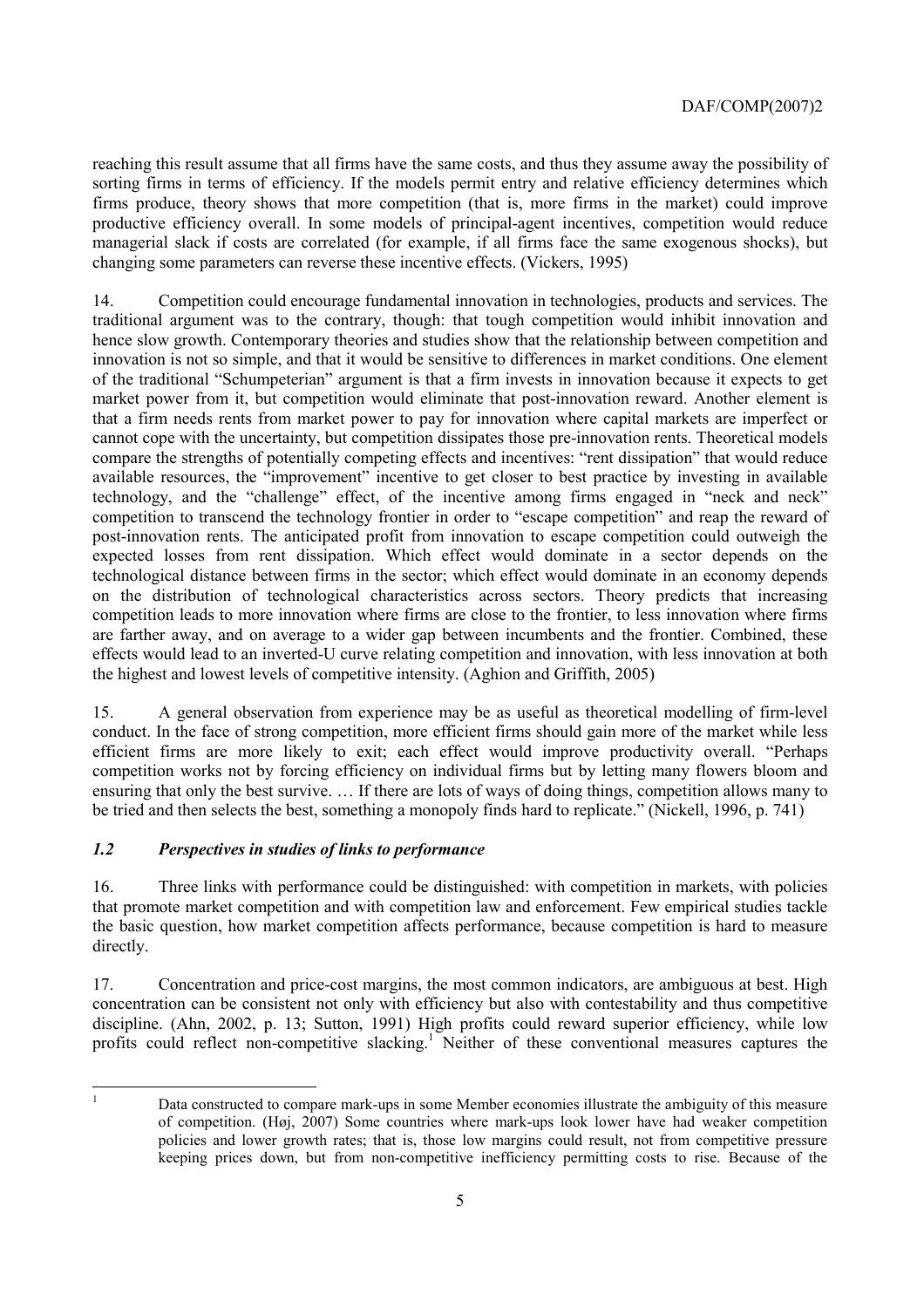-

significance or intensity of "network" competition. Where firms are in competition for a market, market share and mark-ups may not mean the same thing as they would when applied to competition within a market.<sup>2</sup> Computing either of these conventional measures accurately requires data that is not realistically available, either about the definitions of markets that are needed to measure concentration or about the marginal costs that are needed to measure economic profits. Studies use imperfect substitutes such as census industry classifications for markets or accounting data for profits.<sup>3</sup>

18. Dynamic measures based on patterns of entry, exit and expansion could relate more directly to the benefits expected from stronger competition. Changes in the relative positions of firms in an industry could indicate strong inter-firm rivalry or differences in efficiency. Wide differences in productivity in an industry could be signs that competitive pressure there is low. But high dispersion could mean either that the sector is not competitive, permitting inefficient firms to survive, or that some firms in it are unusually innovative, seizing opportunities to move ahead. To resolve the ambiguity requires examining whether the differences persist and how they relate to changes in market shares. (OFT, 2004; OFT, 2007) Measuring variations in market shares or comparing firms that coexist within a market require defining that market, though, as well as estimating shares and profitability at the firm level. Data demands for these dynamic measures are thus at least as high as for traditional static measures.

19. Because measurements of the level of competition are so uncertain, there are virtually no direct studies of how objectively-measured competition affects performance. Instead, most published studies assess the intensity of competition from subjective opinion surveys, asking managers how strong their competition is or how many competitors they face. (Stewart, 1990; Blanchflower and Machin, 1996; Nickell, 1996; Dutz and Hayri, 2000; Carlin, 2001; Krakowski, 2005) The survey approach avoids the problem of defining markets and even of defining competition itself: the market and the nature of the competition in it are whatever the responders think they are. Perceptions about competition may have explanatory power, to the extent that managers' perceptions and convictions about their situations guide their firms' strategic decisions.

method used these computations could not be done for different points in time, and because of limitations on the data needed to estimate margin levels only half of the OECD Members were included.

- 2 A novel proposal for a profit-based measure of competition, based on the elasticity of profit with respect to efficiency, implies that fewer firms will survive more intense competition; thus, this measure motivated by efficiency could contradict other measures of rivalry. (Boone, 2004) Indeed, it may contradict measures motivated by efficiency too. A study applying four measures – relative profits, concentration (HHI) and two different estimates of mark-ups – to firm-level data for the Netherlands showed that they were often inconsistent with each other, both in the aggregate and at the industry level. (Creusen et al., 2006) Over the period studied (1993-2001), most of the measures point to a slight decline in competition in the aggregate, with sharp changes in some sectors where operations shifted toward industries with lower levels of competition. Policy reforms over this period in the Netherlands should have increased competitive pressure, but strong growth in demand may have permitted firms to be less aggressive. (Creusen et al., 2006a)
- 3 Measures based on price alone are sometimes used, on the assumption that this half of the margin computation is sufficient. Thus, (Hylton, 2006) uses PPP level as a proxy for the Lerner index to measure the intensity of competition in different countries. Intensity of competitive pressure is sometimes assessed by comparing price levels to their expected relationship to wealth, that is, by deviation from a fitted line relating PPP to per capita GDP. (OECD, 2004) And (Rodriguez, 2006) uses the ratio between producer and consumer prices as an indicator of competition-induced improvements in productivity. Structural measures of aggregate concentration would not reveal much about competition in markets, but might support inferences about political-economy dynamics such as propensity to oligarchy or state enterprise. (Mitton, 2006)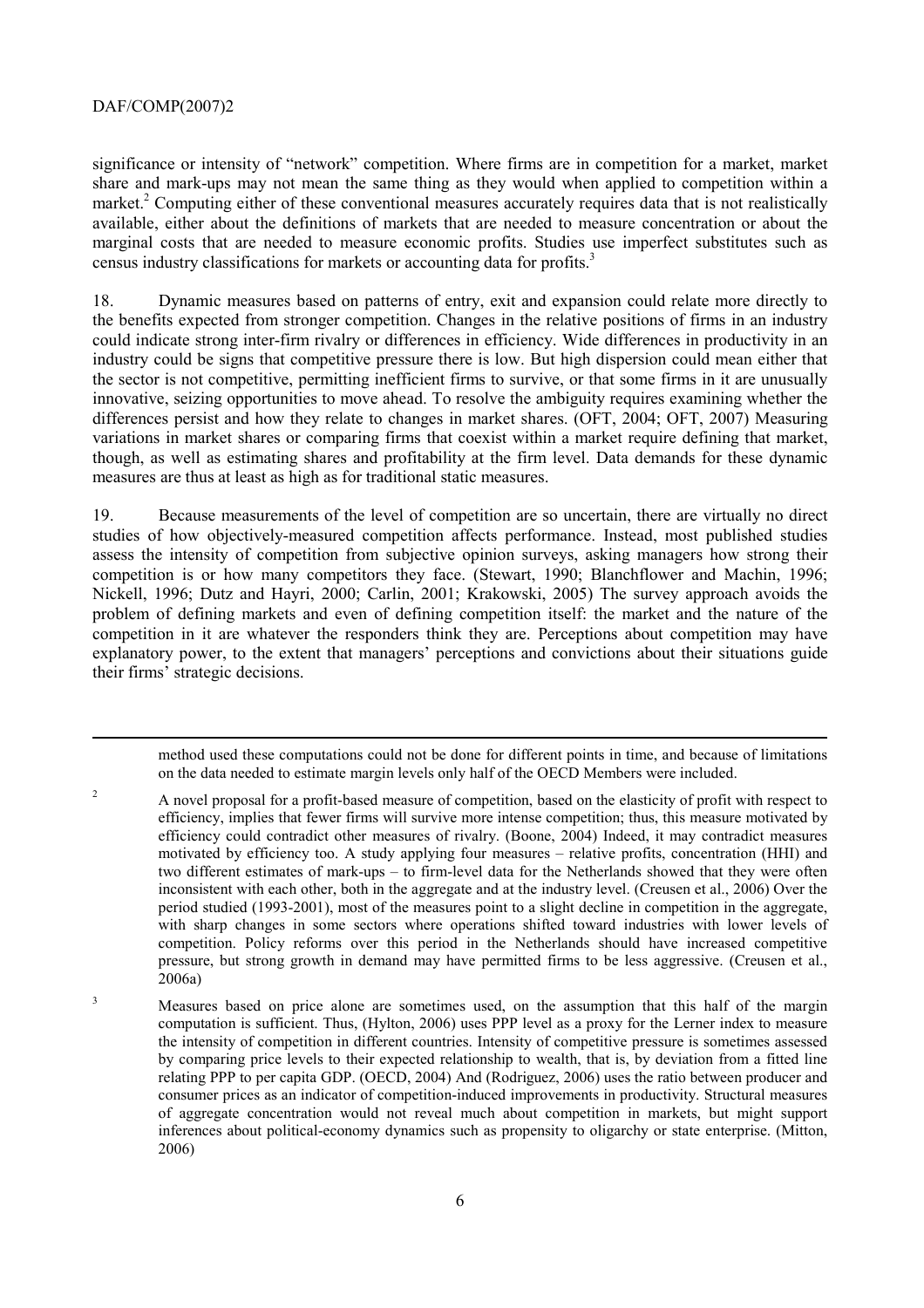20. OECD research has concentrated on the intermediate question, of how pro-competitive policies and regulations affect performance, to show the empirical connection between strong competition in markets for goods and services and better productivity and employment outcomes. In 1997, the foundation paper for the project on regulatory reform derived economy-wide effects of reforms to increase competition in the key sectors of electricity, telecoms, airlines, road transport and distribution. This report examined how prices, output, employment and productivity in those sectors responded to regulatory reforms and estimated improvements in productivity and other aspects of sectoral performance that would follow from moving to best-practice regulation. To calculate the resulting effects on GDP, unemployment, employment, real wages, inflation and price levels in the largest OECD economies the report added up the effects in individual sectors and also tested interactions in an input-output system and a macroeconomic model. (OECD, 1997) Several papers in this series infer the effects of competition on performance through multiple regression analysis, using indicators that were developed to measure the quality of regulation.<sup>4</sup> In 2003, an important paper was issued showing how competition and private ownership, as proxied by these indicators of regulation, affect growth in multi-factor productivity. (Nicoletti and Scarpetta, 2003) Recently, OECD Economic Surveys of Member economies have documented the progress and effects of comprehensive reform programs, some of them dating from the 1980s and others more recent. Between 2003 and 2005, most of these Surveys included a special chapter examining conditions of product market competition in general and in key sectors such as retailing, services and network utilities.<sup>5</sup> Another set of papers updating and applying the indicators of regulation appeared in late 2005 and 2006.

 $\frac{1}{4}$ 

The OECD has created three sets of indicators about product market regulation: (1) product market regulation (PMR), covering many subject areas for all OECD countries, for 1998 and 2003; (2) service sectors, covering professional services (based on an EU survey, expanded to the rest of the OECD members, for 1996 and 2003), retail (derived from the PMR data, for 1998 and 2003) and banking (entry control and government ownership, created for an ECO paper in 2005) for most OECD countries; and (3) regulatory reform (REGREF), covering sectors where economic regulation and reforms have concentrated (airlines, telecoms, electricity, gas, post, rail, road freight), annually for the period 1975-2003 for 22 OECD countries. The REGREF and PMR indicators are correlated at the two points where they coincide (0.81 in 1998, 0.69 in 2003), so the papers sometimes use the REGREF indicator as a proxy measure of overall regulation for time-series analysis. In addition, an indicator has recently been developed to measure the secondary impact of sectoral regulations, based on the shares of the outputs of regulated nonmanufacturing sectors in the intermediate inputs of other sectors, including manufacturing. (Conway and Nicoletti, 2006)

<sup>5</sup> Special chapters on competition have been prepared for recent Economic Surveys of Australia, Austria, Canada, Denmark, Euro area, Finland, France, Germany, Hungary, Iceland, Ireland, Italy, Japan, Korea, Luxembourg, Netherlands, New Zealand, Norway, Slovak Republic, Sweden, Switzerland, United Kingdom and United States. A summary of the evidence and policy lessons from this series of special chapters will be issued as a working paper. The paper will show how regulation affects the strength of competition principally in service and utility sectors. Mark-ups in these sectors are lower where regulations appear more conducive to competition. Mark-ups in manufacturing are less affected by differences in these indicators, although the degree of state control and economic regulation appear to be significant factors even in manufacturing. The results do not directly connect competition with performance, but they support the assumption underlying the overall research program by showing how the indicators about regulation have an impact on a common measure of competition.  $(H\omega)$ , 2007)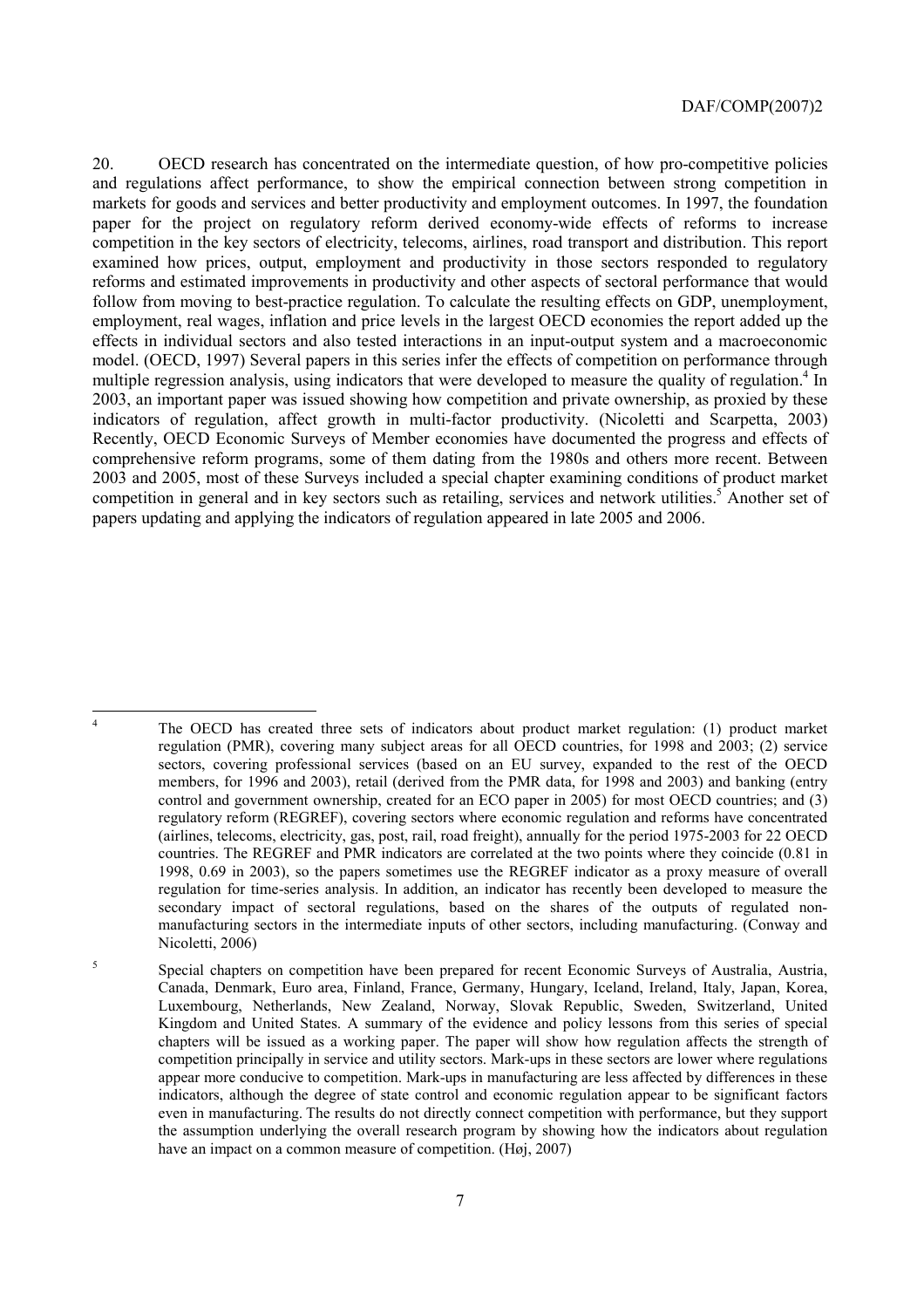#### **Box 1. Latest OECD Research on Regulation, Competition and Economic Performance**

# **Product Market Regulation in OECD Countries: 1998-2003 (Conway** *et al***., 2005)**

The original 1998 set of regulatory indicators, designed to measure how policies promote or inhibit competition, is updated and refined and then applied to analyse trends in product market regulation in OECD countries between 1998 and 2003. A randomising method tests whether the summary indicators are sensitive to the weights assigned to the subcomponents, producing confidence intervals that define groupings of broadly similar regimes. The paper confirms that competition improves economic performance. It finds that, between 1998 and 2003:

- Regulatory impediments to competition have declined;
- Regulation has become more homogeneous; and
- The most competition-friendly regimes are the most consistent.

# **Regulation and Economic Performance: Product Market Reforms and Productivity in the OECD (Nicoletti and Scarpetta, 2005)**

To assesses how reforms in product markets could reduce the labour productivity gap, which is a key component of cross-country differences in GDP per capita, the theoretical literature and previous empirical work are collected and reviewed. Those earlier results are used to gauge the likely effect of further reforms on investment (domestic and foreign) and on multi-factor productivity. The focus is on the effects of policies aimed at strengthening private governance and opening up access to markets where competition is economically viable. The paper calculates that these improvements in regulation would:

- Increase investment by 2-3 percentage points;
- Increase foreign direct investment by 20% overall, and up to 80% in some countries; and
- Reduce the (multi-factor) productivity gap with high-productivity countries by 4-10%.

# **Product Market Reforms and Employment (Nicoletti and Scarpetta, 2005b)**

Employment effects of reforms aimed at increasing competitive pressures and easing government controls are estimated in a sample of OECD countries over the past two decades. Cluster analysis of aspects of labour and product market regulations reveals four patterns: liberal in both product and labour markets (most of the common law countries); relatively restrictive in both product markets and employment protection (most of continental Europe and Japan); restrictive product market regulations but more liberal labour rules (Ireland, Switzerland and for some purposes Japan), and restrictive rules about all (southern Europe including France). The paper finds that:

- Regulations that restrict competition reduce employment rates;
- $\bullet$  Insider bargaining power increases this effect  $-$  that is, rent sharing depresses employment;
- Employment could increase 2.5-5 points after a shift to pro-competitive regulatory policies; and
- Sequencing of reform could be a challenge, since employment gains would be greater, but harder to achieve, where regulations are most restrictive.

# **The benefits of liberalising product markets and reducing barriers to international trade and investment in the OECD (OECD, 2005)**

Improvements in GDP and productivity from adopting a package of reforms related to trade liberalisation tariffs, constraints on foreign investment and regulation affecting inward trade  $-$  are computed by applying coefficients derived in previous regression studies. A general equilibrium model of foreign trade is used as a check.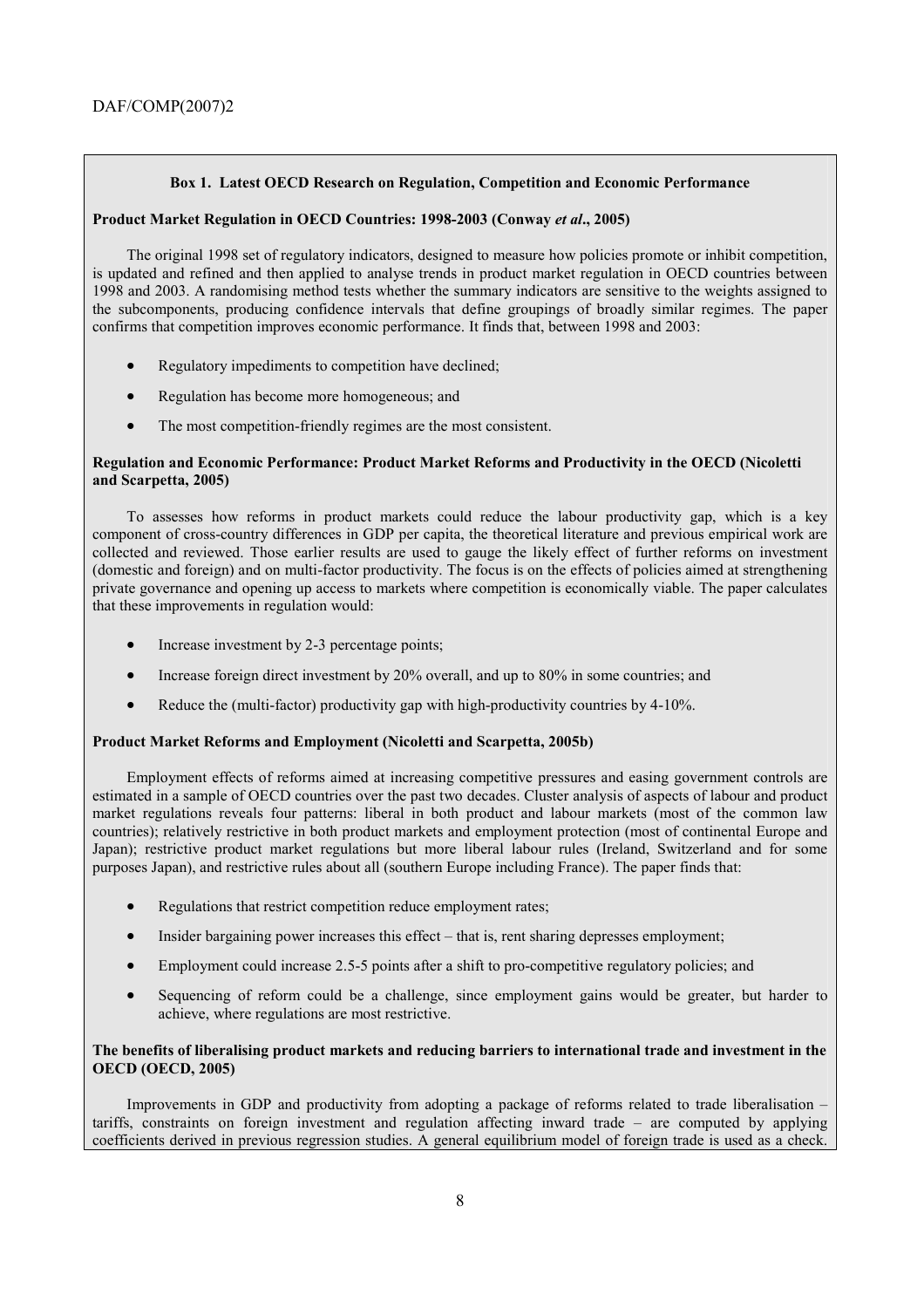The paper finds that reforms affecting trade could lead to gains in GDP per capita of up to 4-5 percent. Different methods yield different estimates of the gains from reforms that encourage competition through trade liberalisation:

- Direct test: 4.7% gain in GDP per capita;
- Linked through effect on productivity: 2.7% gain in GDP per capita;
- General equilibrium model: 1.9% gain in GDP per capita.

#### **Regulation, Competition and Productivity Convergence (Conway** *et al***., 2006)**

Regression analysis examines channels through which more competitive regulation could affect productivity, particularly the diffusion and adoption of information and communications technology and location decisions by multinational firms. To test the effect of regulation on catch-up to best practice, a model of labour productivity is estimated for the business sector as a whole and at sectoral levels. Labour productivity growth in this model depends on the ability to keep pace with growth in the productivity leader, by innovating or by technology transfer.

- Anti-competitive regulation slows productivity growth in sectors where information and communications technologies are particularly important;
- Anti-competitive regulation slows down the process of catching up to the productivity leader;
- Rates of investment in information and communications technologies are several percentage points above average in the US, UK, Canada and Australia because of their competition-friendly regulations; by contrast, constraints on competition lead to ICT investment rates well below average for Greece, Italy, Portugal and France.

21. The third question is even more difficult to address empirically. Competition law enforcement ìworks at the margins of conduct, often presents difficult counterfactuals, and in any case has effects easily swamped by other forces," making it hard to develop models and data. (Kwoka, 2003) The economic literature contains little systematic analysis of overall effects. Cross-country comparisons are impaired by the difficulty of quantifying differences in laws and policies and differences in the structure and effectiveness of enforcement institutions.

22. Most efforts to measure and compare laws rely on inputs, not outputs. (Nicholson, 2004) For example, (Hylton, 2006) constructs an indicator from the substantive coverage and remedies set out in the texts of statutes, while (Rodriguez, 2006) uses simply the fact, and date, of enactment of a general competition law. Tests for whether the law is actually being applied effectively typically rely on opinion surveys, such as asking executives or third party experts whether antimonopoly policy is effective.  $\int$  (Dutz and Hayri, 2000; Dutz and Vagliasindi, 2000) A recent study using the World Economic Forum survey responses implies that competition law at least affects the degree of competition, to the extent that is measured by concentration. (Mitton, 2006) This work finds that concentration is higher in countries with higher entry costs for new firms, weaker competition laws, less control of corruption, weaker rule of law and more burdensome regulation.

6

<sup>6</sup> One commonly used survey, from the World Economic Forum, sometimes reports that competition policy is perceived to be effective in countries that have no competition laws or enforcement institutions. Perhaps other policies there have similar effects, or perhaps the responders are undiscriminating. The WEF survey of perceived effectiveness correlates with the existence of laws, though, so these odd data points can probably be disregarded, at least for some purposes. (Krakowski, 2005)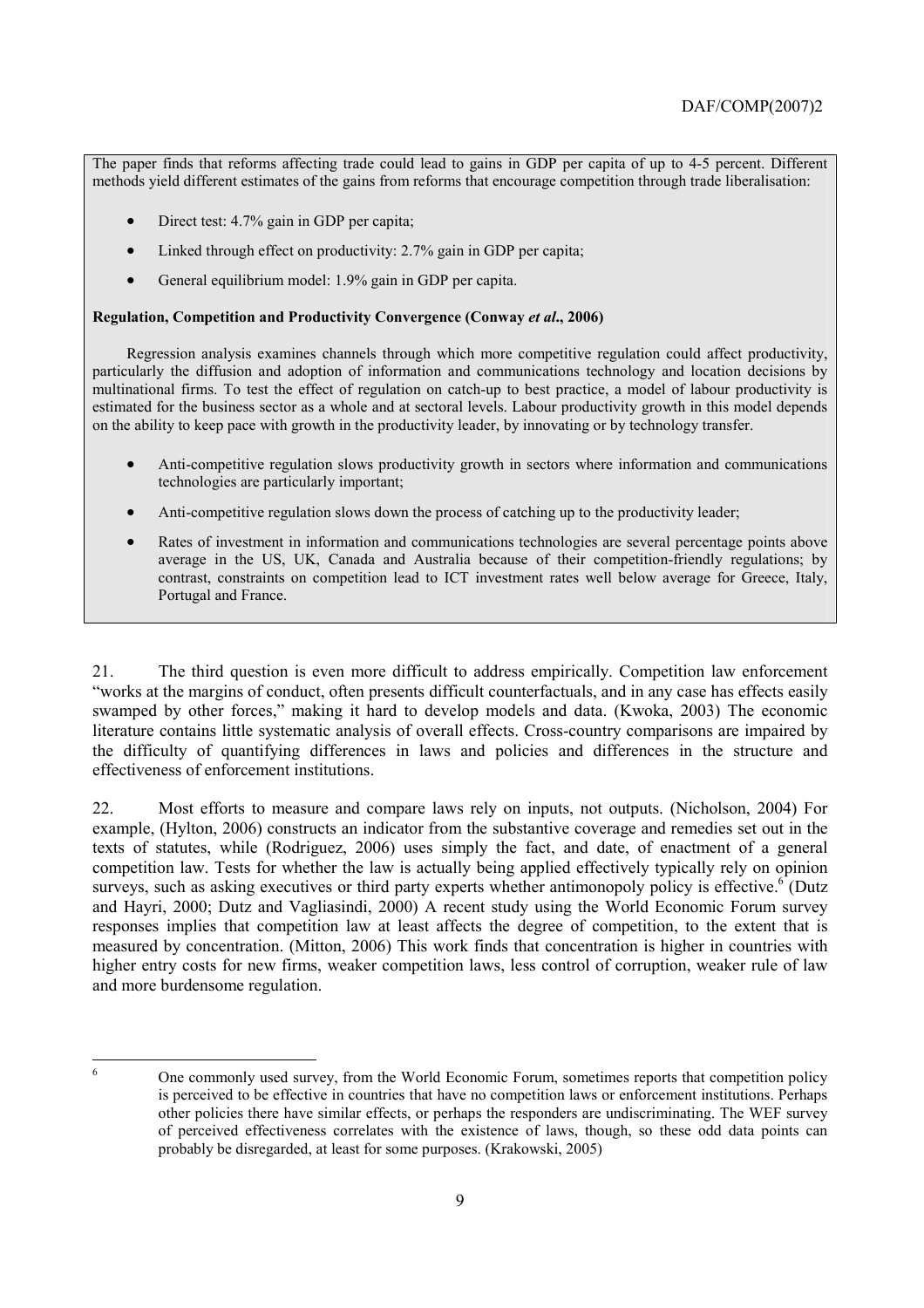23. Some indicator constructions have tried to combine formal detail with a measure of effectiveness. In (Voigt, 2006), the independence of the enforcement body is assumed to be a proxy for its effectiveness. In addition to indicators for the existence and quality of a competition law and for reliance on economic principle in applying it, this paper develops two indicators about the independence of the enforcement agency, one of them dealing with formal and legal guarantees of independence and the other with experiences that would affect whether the agency has been independent in fact. In this indicator, the assessment of the substantive law counts the number of explicit items, and thus it misses key distinctions between horizontal and vertical restrictive agreements, while counting some aspects of abuse of dominance several times. The substantive indicator's critical treatment of *per se* rules rejects the insight that properly targeted *per se* rules could lead to more effective application of the law than laborious rule-of-reason analysis of every case. Considering all distractions from standard antitrust issues to be weaknesses, while treating all types of economic novelty as strengths, this aspect of the indicator rejects the synergy between competition policy and consumer protection by treating that too as a weakness, while it favours controversial policy prescriptions about conglomerate mergers and economic dependence. The data used to indicate independence, which are evidently based on general assumptions about government organisation, miss some features that matter in competition law; notably, they did not identify some jurisdictions where peer reviews in the Competition Committee have expressed concerns about the enforcer's independence.

24. The indicator of competition policy that has been developed for the OECD's indicators about product market regulation also incorporates some data about effectiveness. (Høj, 2007) Most of this indicator is built from elements representing institutions, laws and enforcement. One element in this mix is the highest financial sanction that has been imposed against hard-core horizontal price fixing. As a measure of the agency's capacity to achieve results and of its power to deter hard-core violations, actual outcomes should be better than the text of the law on the books. In addition to general competition law and enforcement, this indicator covers sector regulation of network monopolies, which accounts for 25% of the indicator's value. The values of the competition policy indicator constructed for 2003 correlate with several aspects of the other regulation indicators. Where the regulation indicators show that state control of business enterprises and legal and administrative barriers to entry in competitive markets are low, competition laws and policies also look stronger. The 2003 indicator results show that competition laws and policies of OECD Members are broadly consistent: on a scale from 0 to 6, all lie between 1 and 3. The values suggest three groupings. Those with the scores indicating stronger competition laws and enforcement were the United States, European Union,<sup>7</sup> Czech Republic, Korea, Australia, Canada, United Kingdom and Italy. Those at the other end of the scale were Turkey, Portugal, Mexico Japan, Spain, Norway, Austria, Belgium, Greece and Switzerland. The indicators for the Members in the middle were not statistically distinguishable from either the better scoring group or the other, though.

25. Another competition law indicator is used here to test the connection between competition policy and performance. The construction of this indicator and the results obtained using it are described in more detail in an annex to this paper. The first step was to select aspects of competition laws and enforcement regimes that were considered particularly likely to distinguish different approaches. The resulting 11 data series were refined further through cluster analysis. The elements of the resulting indicator do not include all important aspects of competition policy; rather, the indicator emphasises features that vary and thus focuses on how variation in approach could affect performance.

26. Some supposedly empirical studies of the effects of competition law enforcement are more polemical than analytical. One prominent article claims to find little empirical evidence of consumer benefits or significant deterrence from competition law enforcement in the US, basing that conclusion on academic literature about famous monopoly cases in the early  $20<sup>th</sup>$  century and three previously published

 $\overline{7}$ 

The random-weights test of sensitivity did not include the EU value, which is between that of the US and the Czech Republic.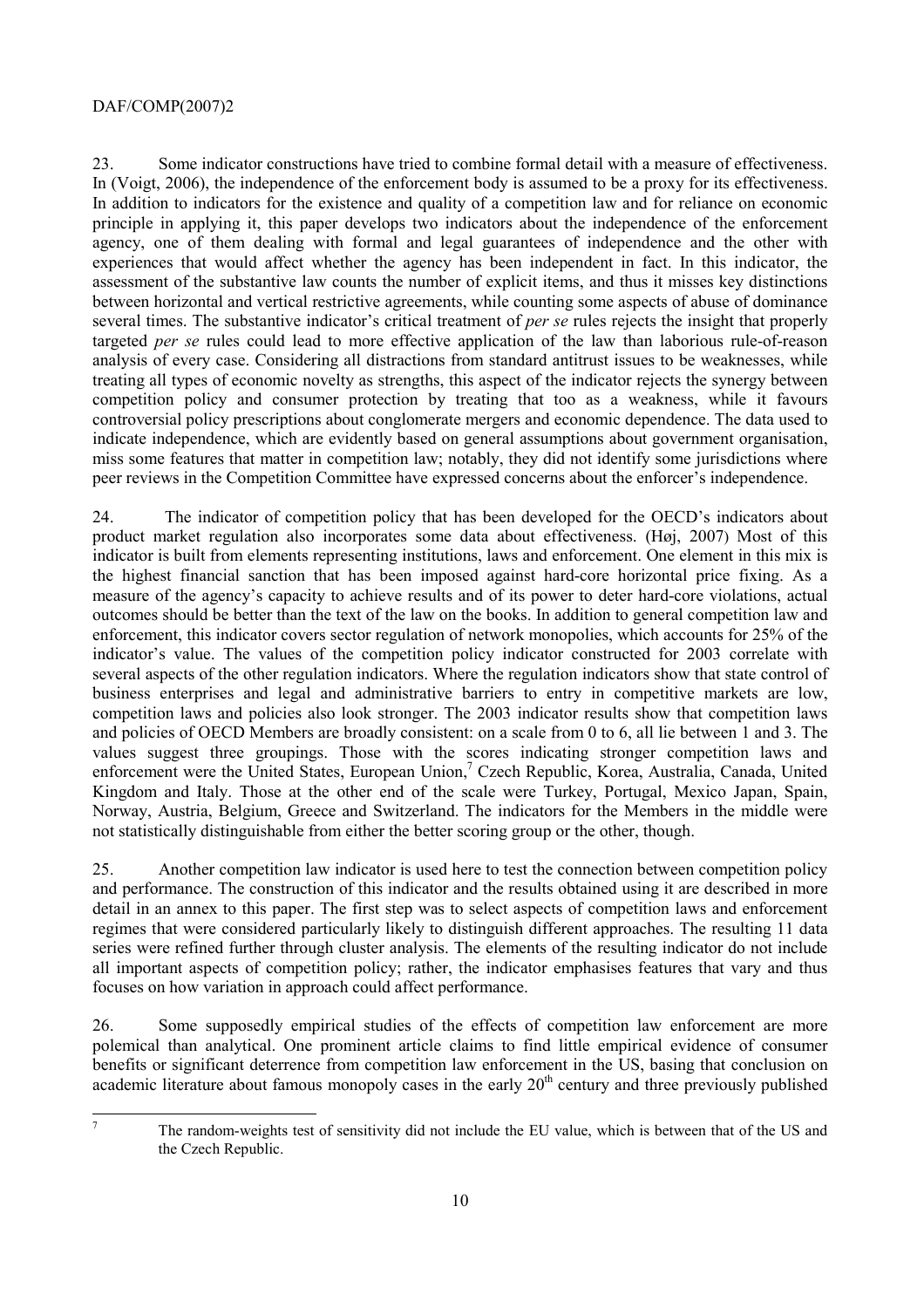studies showing limited effects after cartel prosecutions, as well as a regression analysis of merger enforcement decisions implying that enforcement mistakenly targets efficient transactions. (Crandall and Winston, 2003) Responses to this critique point out its focus on a handful of early and unusual restructuring cases, its biased selection from the large literature on the effects of cartels and cartel enforcement, and its discredited structuralist perspective about merger enforcement. (Werden, 2003) shows that the data in (Crandall and Winston, 2003) is much too aggregated to support its conclusions about merger enforcement, which in any event are based on antiquated notions about the relationship between concentration and profits, and points to cartel enforcement studies that document how collusion and bid rigging have increased prices by from 6.5% to over 36%. (Baker, 2003) reviews the historical record of successful enforcement actions, as well as comparisons of firm behaviour with and without antitrust pressure, and estimates that the overall benefits to consumers and to social welfare in the US, about one percent of output or \$100 billion annually, are much larger than the direct and indirect costs of antitrust enforcement, set at about \$1-2 billion.<sup>8</sup> A recent examination of competition laws across the world concludes that they have produced no significant benefits. (Rodriguez, 2006) The basic regression model in this paper, however, finds that competition law is significantly correlated with price trends that indicate productivity improvements; to avoid that conclusion, the author instead highlights an alternative construction that assumes the competition law variable is inaccurate, in which the correlation loses statistical significance.

# **2. Effects on output and growth**

27. Long-term performance trends among OECD Members show that the economies with superior growth records have relatively strong competition policies or have made significant reforms to improve competitive conditions in their markets. The US is often taken as the sustained-growth performance target, but growth of per capita GDP was even stronger in Australia, Ireland and Korea over the 20 year period 1980-2000. These four were the only Members whose growth was above average over both of the two decades 1980-1990 and 1990-2000. Each of these four long-term leaders was reducing barriers to entry and competition or strengthening competition policy and enforcement in this period. By contrast, where growth was below average for each of those decades – Germany, France, Italy, Belgium, Denmark, Greece and Switzerland – competition-based reforms were less ambitious.

8

<sup>8</sup> Comparison of trends in economic growth and in US antitrust enforcement finds that the antitrust environment is likely to have had a positive impact on growth. (Slottje, 2004) The "Granger causality" method used in this paper does not try to quantify this relationship, though, but only to determine whether it is more likely to run in one direction than the other.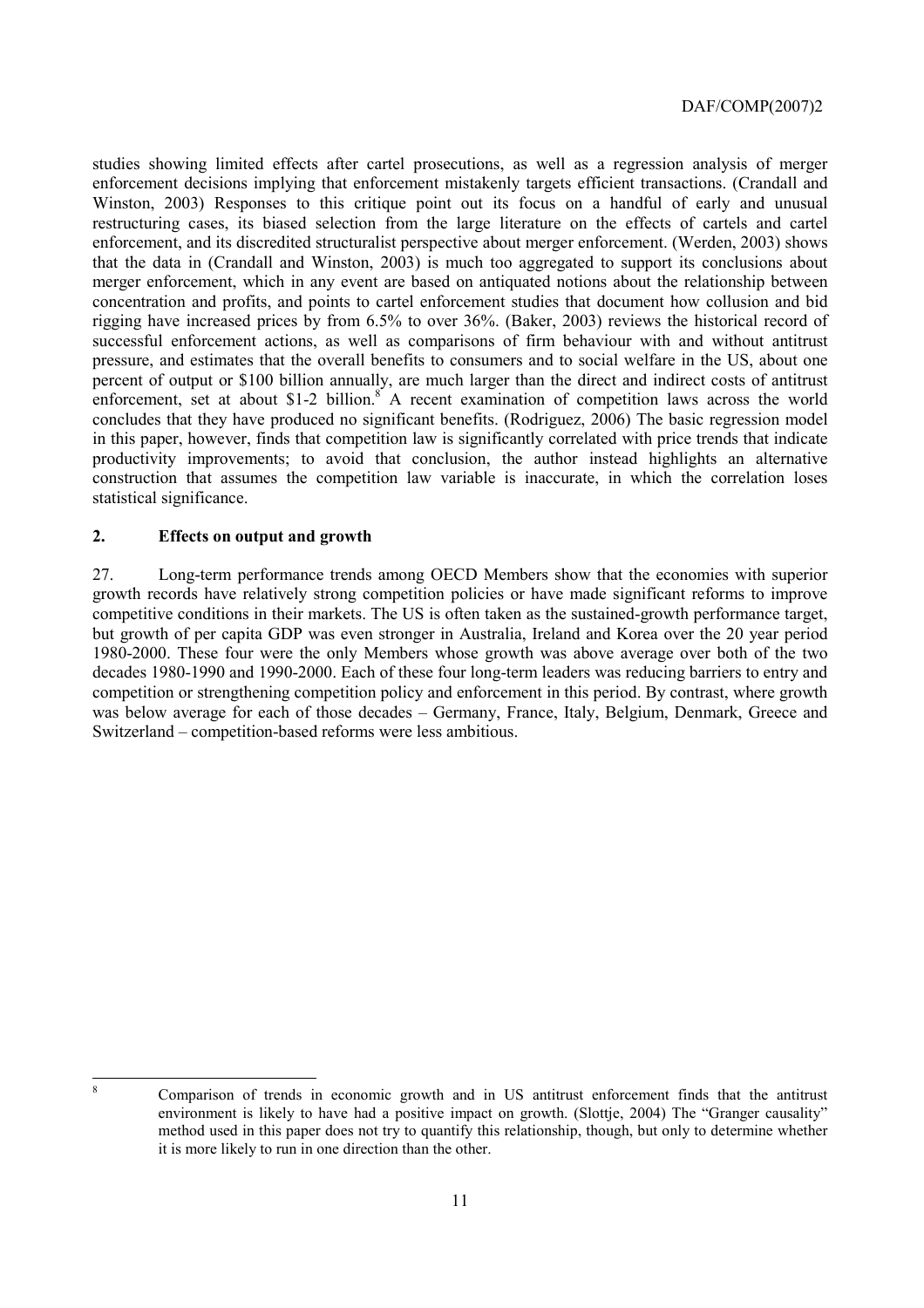#### **Box 2. Competition policy reforms**

#### **Australia**

Slow growth in output and productivity and increasing inflation and unemployment prompted a major shift in economic policies beginning in the 1980s, including fiscal, monetary and labour market reforms. To stimulate competition, tariffs and industry support were cut and import controls were eliminated. Deregulation and restructuring of airlines and shipping began in the 1980s. In 1991 the traditional telecoms monopoly was replaced by duopoly in fixed service and three firms in mobile service, and the sector was opened up completely in 1997 (although the historical incumbent was not fully privatised nor subject to full vertical separation of functions). The National Competition Policy, agreed in 1995, led to a comprehensive review of state and national regulations to eliminate unjustified anti-competitive effects. Deadlines for review and reform were particularly important for energy and transport sectors that are state responsibilities. In electric power, from 1993-2003 states phased in separation of functions and opening of markets to retail competition, leading to an integrated market in the east. In natural gas, there is competition in open-access regimes now in most states. State-level reforms in rail include vertical separation, corporatisation and third-party access. Along with the National Competition Policy, in 1995 Australia consolidated enforcement of general laws about competition, consumer protection, procurement and access to essential facilities into a new, independent Australian Competition and Consumer Commission, whose new leadership adopted a vigorous enforcement posture.

#### **Ireland**

In the face of major economic crisis in the mid-1980s, Ireland discarded its traditional policies of protection and moved toward greater flexibility, foreign investment and trade. A turning point for the new consensus about economic policy was the 3 year wage agreement reached in 1987. Fiscal reforms improved the public balance sheet, and the public agency charged with rescuing domestic manufacturers was closed down. Liberalisation of airlines and road freight began in the 1980s. Public procurement was liberalised and most remaining state-owned commercial enterprises were privatised in the 1990s. The economy benefited from EU support funds and then from the EU Single Market Program, as Ireland's policy environment made it an attractive base for firms entering to compete in the larger European market. A general competition law was adopted in 1991, to replace the National Prices Commission, but there was no public enforcement authority until 1996, and enforcement is still slowed by the court-based process. Despite the improvements to date in flexibility, adaptability and efficiency, more needs to be done to increase competition in some network industries and sheltered sectors.

#### **Korea**

Following the second oil crisis and the recession of 1980, Korea began a long-term program of economic liberalisation and macroeconomic stabilisation to replace targeted credits, tax benefits, import protection and promotion of selected industries. Limits on foreign investment were reduced, banks were privatised, interest rates were deregulated and tariffs were cut. At the outset in 1981, Korea had replaced price control regulation with a comprehensive competition law; the Economic Planning Board was abolished and the enforcement agency, the Korea Fair Trade Commission, became formally independent in 1994. Reforms intensified following the financial crisis of 1997, further reducing trade barriers and liberalising restrictions on inward foreign investment. Regulatory reform priorities included repealing most exclusions from the competition law and eliminating or revising regulations that constrain competition and enterprise. Financial sector regulation was strengthened and consolidated in new institutions. In telecoms, reforms had begun in the 1990s, and the sector is now open to competition. In transport, rate controls were lifted in the 1990s and entry conditions have been eased. The electric power industry has been restructured, but open access and competition are being introduced more slowly.

#### **Netherlands**

The Netherlands made fundamental changes in fiscal, social and labour policies in the 1980s to overcome an extended economic slump attributed to the "Dutch disease". Some reforms of market-related policies also began then. By 1992 trucking was liberalised, and by 1993 shop opening hours and other services restraints were relaxed. Telecoms reforms began with corporatisation of the incumbent monopoly in 1989, followed by authorisation of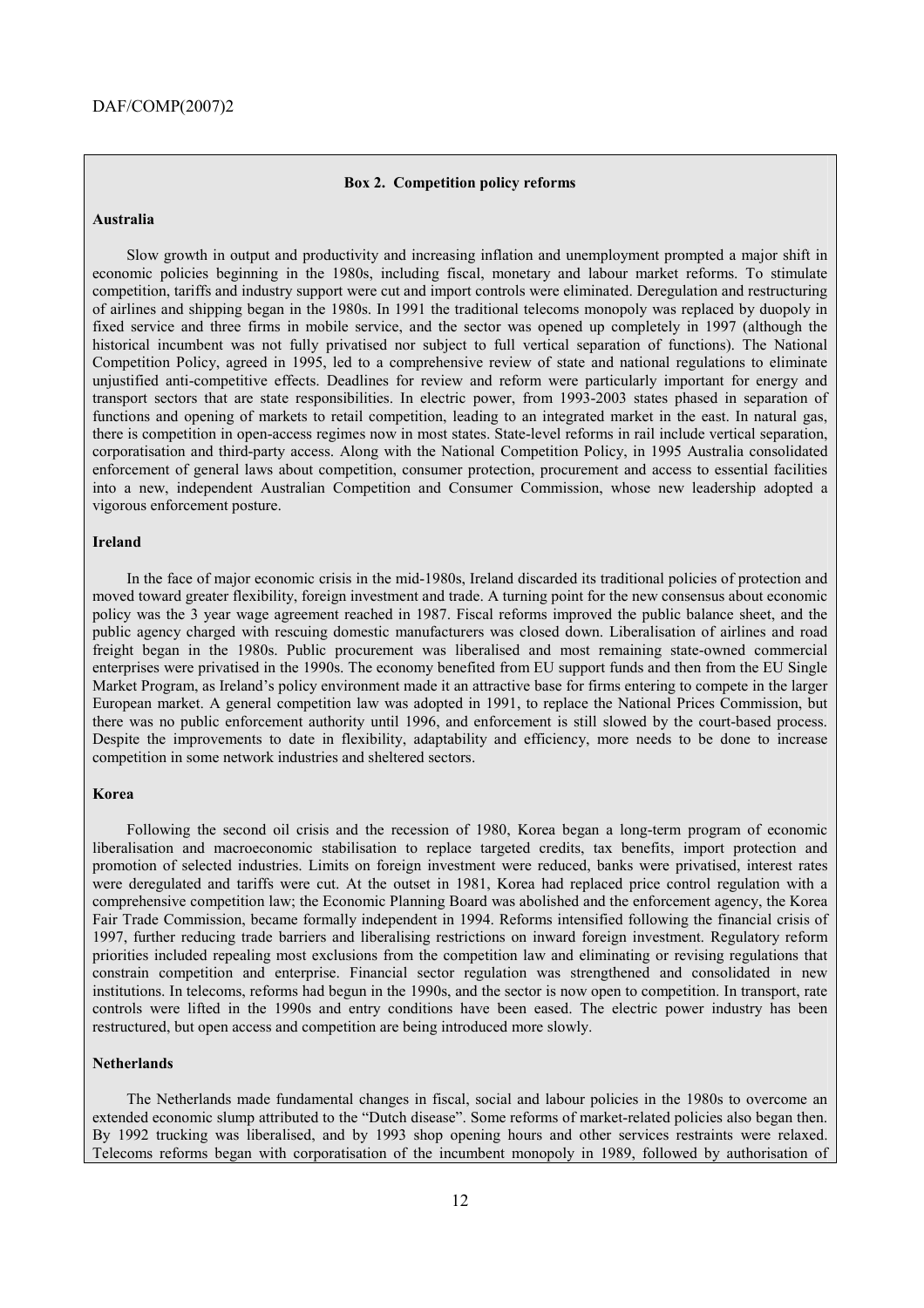competitive entry into an increasing range of services; in 1997 a sector regulator was created and competition was opened for all voice telephony services. In 1994, the government announced a reform agenda to make regulation more cost-effective and expose government operations to the market, through a program of targeted incremental improvements. In electric power, although there had been some modest changes in 1989, the principal reform process began with 1998 legislation restructuring the industry and phasing in retail competition over a 10 year period. A completely revised general competition law came into force in 1998, along with a new enforcement agency. After a series of cases against construction cartels in 2003 showed that collusion would be punished severely, the enforcement agency became formally independent in 2005.

#### **New Zealand**

Major reforms of the mid-1980s included privatisation of state assets, revamped labour-market legislation and fundamental changes to fiscal and monetary policies. Competition-promoting reforms opened markets, ended price controls and reduced tariffs, subsidies and protected monopolies. Laws that curtailed competition in finance, transport, dairy products and petrol were repealed. The general competition law was overhauled in this process. The body whose previous function had been deciding about price controls was transformed in 1986 into a streamlined Commerce Commission to enforce the new law. After a decade of adjustment followed these widespread changes, as resources and employment shifted among sectors, some aspects of the reforms in labour and product markets were amended in the late 1990s.

#### **UK**

Along with major changes in labour, monetary and fiscal policies, the reforms that began in the early 1980s included privatisation in electricity, gas and telecoms in order to encourage market forces and enterprise. Monopolies were ended formally at an early stage (1982 for gas and telecoms, and 1990 for electric power), but industry structures remained non-competitive. Competition in these sectors developed in stages through the 1990s. In telecoms, a new regulator was set up in 1984 and licences were issued for cable TV and competing cellular networks, the duopoly approach was rejected in the early 1990s, accounting separation and price-cap regulation were applied to the still-dominant incumbent in the mid-1990s and in 2000 the local loop was unbundled. In gas, negotiated access and provision for privatisation were in place in the 1980s, by 1990 there was retail competition for large customers by 1995, structural vertical separation, and by the late 1990s, full retail competition. In electric power, structural separation and privatisation in 1990 were followed by creation of a pool-based market and then full retail liberalisation in the late 1990s. In gas and electric power, changes revealed market power risks that were addressed in new legislation in 2000-2001. Improvements in the general competition law and enforcement structure came later in the reform process, through legislation in 1998 (effective in 2000) and more comprehensive changes in the Enterprise Act 2003.

#### **US**

Basic changes in competition and regulatory policies began in the mid-1970s. Airline deregulation started in 1978 and was completed by 1983, removing economic controls on prices and entry. In other transport modes, rate and entry controls on interstate trucking were repealed in 1980 (and on within-state trucking, in 1994), along with most rate and service controls over rail freight. In the natural gas market, reforms that began in the late 1970s ended price controls and moved the industry toward a system based on regulated open-access pipeline transport. In telecoms, vertical separation of the traditional monopolist was ordered in 1982 and completed in 1984. This major restructuring resulted from antitrust enforcement; since then, 1996 legislation set a new regulatory framework governing the evolution of competition in this industry. In electric power, the principles for competition-based reform were set by legislation in 1992 and by federal regulatory order in 1996; reform has been pursued in different degrees by many states. Financial services were opened to larger-scale competition from 1980 to 1994, through steps such as letting banks offer higher interest rates and permitting inter-state operations. These sector-level reforms were accompanied by the emergence since the late 1970s of a new consensus for efficiency-based enforcement of the general competition laws. Merger control guided by economic analysis concentrated on large horizontal combinations, while Improvements in enforcement methods, such as the leniency program for uncovering cartels, produced very strong sanctions against price fixing and bid rigging.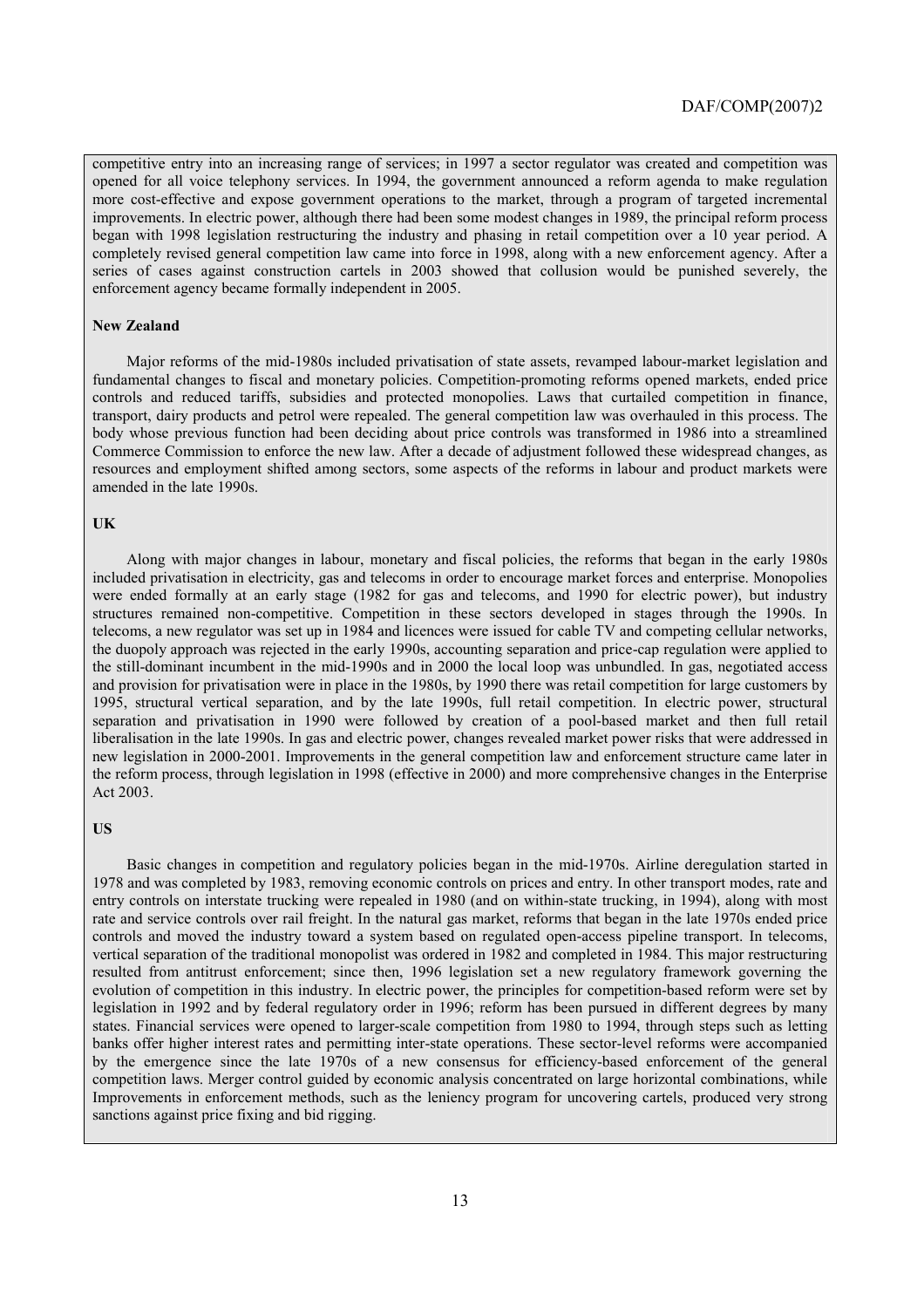28. Stronger competition increases output and growth. A clear correlation between effective competition policy and growth has been demonstrated in a regression analysis of the effects of a wide range of institutional and other determinants. (Dutz and Hayri, 2000) Using survey responses to measure effectiveness, this study finds that the perception that antitrust policy is effectively promoting competition in a country has a distinct, positive, statistically significant effect on its growth, which is separate from the effects of trade liberalisation, institutional quality and a favourable policy environment generally. Other survey-based studies report similar correlations: "the intensity of local competition seems to be strongly correlated with the standard of living, i.e., economies with high levels of competition are richer than economies with low levels of competition". (Krakowski, 2005, p. 12) Other studies quantify the effect, showing that stronger competition could boost output by several percentage points. The OECD *Report on Regulatory Reform* in 1997 computed the performance consequences of adopting best-practice regulation to support competition for several OECD economies. (OECD, 1997) Adding together the effects of lower prices in the reformed sectors leads to GDP increases of up to .8% (in Japan), while including gains from innovation in the computation leads to increases of up to 1.7% (in France and Japan). Macroeconomic dynamic modelling shows much larger gains in the long-term, ranging from 0.9% in the US up to 5.6% in Japan and Spain. (OECD, 1997) A later study showed similar gains in output and growth following improvements in complementary policies, notably those affecting market openness and trade. Moving to best practice levels for tariffs, constraints on foreign investment and regulation affecting inward trade could increase per-capita GDP in some OECD countries by as much as 5%; on average, gains would be about 3% in each principal region of the OECD. (OECD,  $2005a$ )<sup>9</sup>

29. Experience confirms the models. Reforms to boost competition have increased output and longterm growth. When Australia launched its ambitious National Competition Policy reform process in the mid-1990s, planners predicted long-term gains in GDP of up to 5.5%. An *ex post* study nearly 10 years later quantified the results of these and other major reforms. The Productivity Commission applied a wellestablished general equilibrium model of the Australian economy to show how performance had improved markedly since the early 1990s. Productivity improvements and price changes in six key infrastructure sectors alone, which were one principal objective of the National Competition Policy reforms, generated a permanent increase in GDP of 2.5%. Better multifactor productivity growth added the equivalent of an additional AUD 7000 (USD 5500) to the average household. (Productivity Commission, 2005) In Korea, reforms in policies about trade, investment and competition that began in the early 1980s led to annual growth rates of 8.5% during the 1980s and almost 7% between 1990 and 1997. In New Zealand, after a period of consolidation and adjustment to the fundamental reforms of the 1980s, growth over the last decade has averaged nearly 4% annually.

<sup>9</sup>

Three different approaches yield 3 different ranges of estimates. Direct test of trade-related reforms, using the PMR indicators, yields the highest estimate. The reform package could increase trade overall by 40% in the OECD area. Every country would gain, but many would gain more from reforms in their trading partners than from reforms in their own regulations. The largest contribution to the average improvement (3.1%) would be from reforming the relevant competition-limiting regulations. Testing the effect of reform on productivity is an alternative econometric approach. Product market reforms to reduce public ownership and ease entry barriers would increase multifactor productivity, which in turn would increase output by an average of 2.7%. Using the productivity improvements in a general equilibrium trade model, applied as a control, yields an average increase in export volume of 5.3%, and in GDP of 1.9%.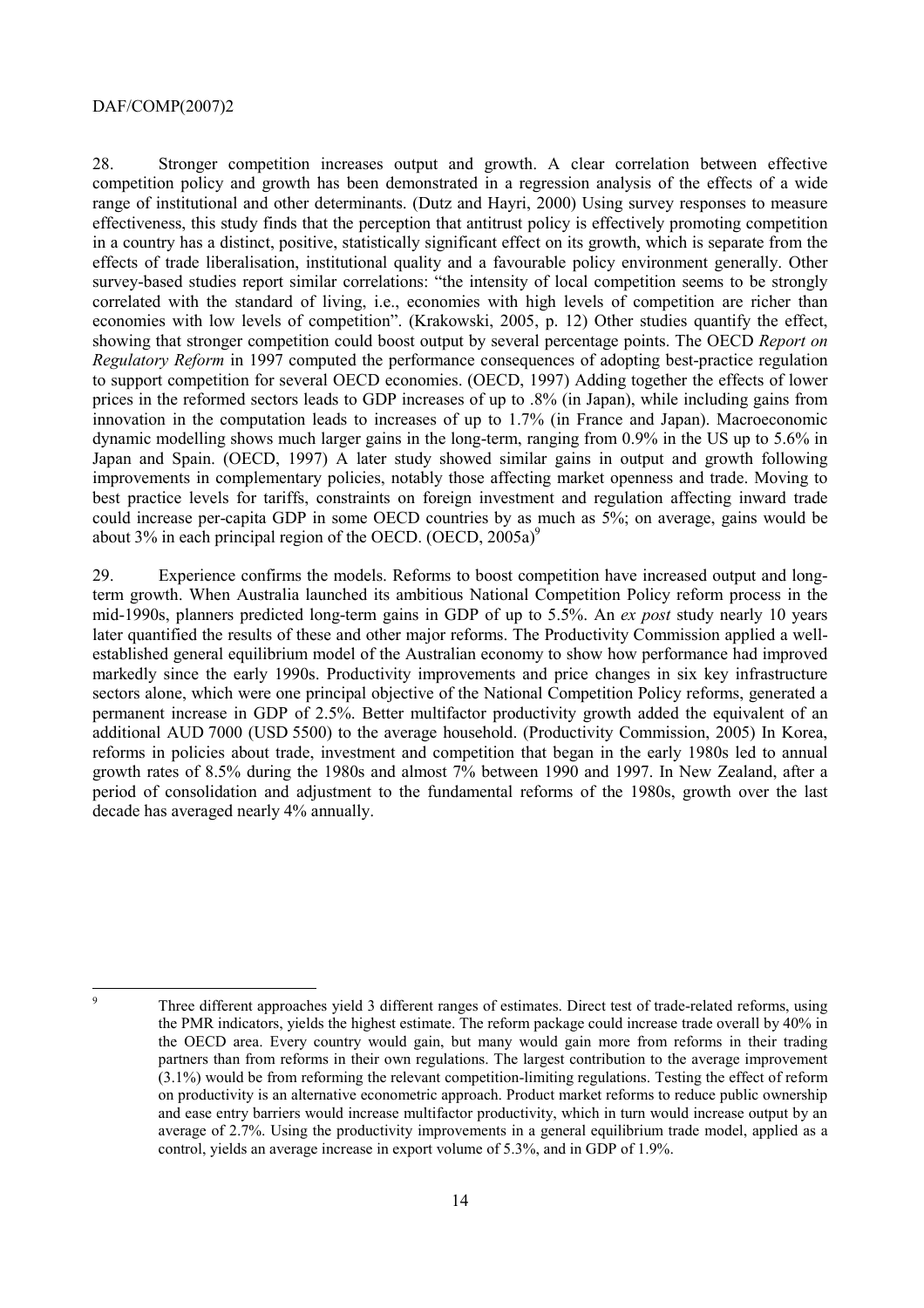#### **Box 3. Performance results**

# **Australia**

Gross domestic product (GDP) growth since the turn of the millennium has averaged above 3% per annum and, including the terms-of-trade gains, growth in real gross domestic income has averaged over 4%, among the handful of OECD countries achieving such rapid growth; the unemployment rate has fallen to around 5%, its lowest level since the 1970s; inflation has remained within the target range; and, following a long stretch of fiscal surpluses, Australia is now one of the few OECD countries where general government net debt has been eliminated. Living standards have steadily improved since the beginning of the 1990s and now surpass all G7 countries except the United States. Wide-ranging reforms, particularly to promote competition, were instrumental in this respect. They promoted productivity growth, most notably in the second half of the 1990s. The greater flexibility engendered by these reforms, together with the introduction of robust monetary and fiscal policy frameworks, has also bolstered the economy's resilience to a series of major shocks over the last decade: the Asian crisis in the late 1990s, the global downturn at the turn of the millennium, followed by a major drought, the ending of a house price boom and currently, the commodity price boom. (OECD, 2006)

#### **Ireland**

The economy doubled in size in the 1990s, achieving the fastest growth in the OECD over that period. It also achieved the highest growth rate in the first half of the 2000s despite being hit by the worldwide slump in the information and communication technology (ICT) sector. This resilience reflects strong economic fundamentals, including a business-friendly regulatory environment, a flexible labour market, moderate tax rates and sound fiscal policy. It has also helped that a construction boom has taken over from manufacturing in driving activity. (OECD, 2006a)

#### **Korea**

Korea has achieved an annual growth rate of 5½ per cent during the past five years, thanks in part to progress in restructuring its economy and strong external demand, particularly from China. The wide-ranging reform programme adopted following the 1997 crisis and the further opening to international competition is [sic] transforming the economy. Nearly half of the major business groups have disappeared, while foreign ownership of listed companies has increased from 15% to 42%. Rising foreign direct investment includes an important foreign presence in the banking sector. With rapid growth, the convergence process has continued, lifting Korea's per capita income to two-thirds of the OECD average. (OECD, 2005b)

#### **Netherlands**

After having stagnated during the past five years, the Dutch economy finally appears to have begun to recover. Substantial progress has been made towards correcting the financial imbalances that contributed to the downturn. Furthermore, major labour market, social benefit and health care reforms are underway to enhance labour utilisation and labour productivity. At the same time, cost competitiveness is being gradually restored. ... Even though the level of Dutch productivity is high, its growth has trended down. This differs from the evolution in some other countries, such as the United States and Australia, where productivity growth has accelerated since the mid-1990s. Sluggish productivity growth is often associated with a lack of product market competition, as firms protected from competitive pressures have less incentive to increase their efficiency. (OECD, 2005c)

The economy continues to recover, with GDP growth rising to 3% in 2006. Exports are benefiting from strong world demand and improving competitiveness. Domestic demand is finally picking up as private consumption is underpinned by a stronger labour market. (OECD, 2006)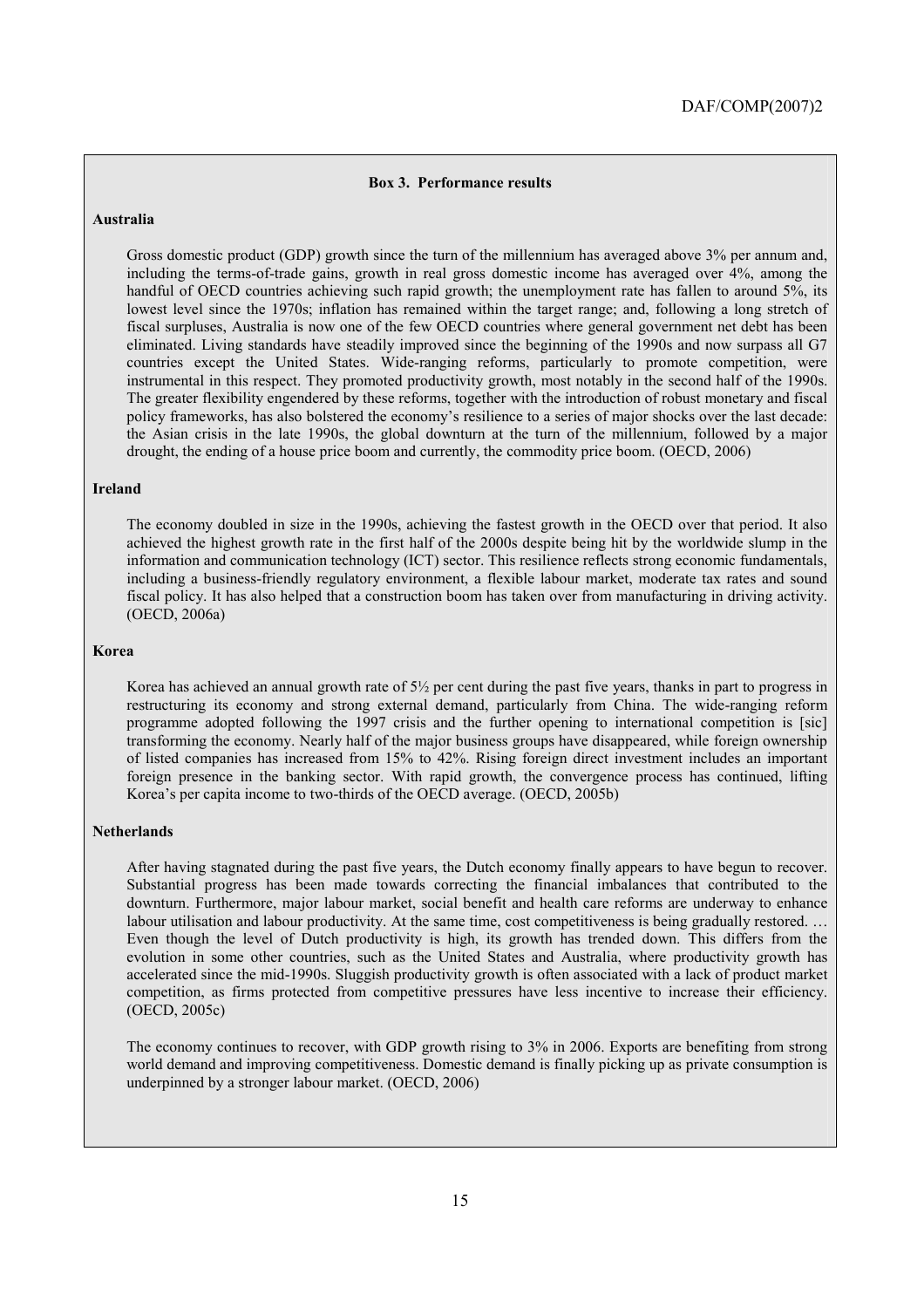# **New Zealand**

The New Zealand economy has continued to expand at a vigorous clip, with last year's [2004] growth of just under  $4\frac{1}{2}$  per cent bringing the annual average rate of growth since the recession of the early nineties to  $3\frac{3}{4}$  per cent. More importantly, increases in real GDP per person have outpaced the OECD 10 year moving average since 2000, putting the country on track towards achieving the government's longer term objective of lifting GDP per person back into the top half of the OECD, a position it has not held since the early 1980s. This is a deserved reward for the wide reaching macroeconomic and structural reforms put in place over the past 20 years. ... With very strong employment growth and earlier slack now used up, the economy is running at full capacity, with the unemployment rate under 4%, skilled and unskilled labour harder to find, and wage and price increases having picked up. (OECD, 2005d)

#### **UK**

Over the last decade, macroeconomic performance has been impressive: GDP growth has been robust and cyclical fluctuations in output have proved smaller than for almost any other OECD country, while inflation has remained close to target. This performance is a testament to the strength of the institutional arrangements for setting monetary and fiscal policy as well as to the flexibility of labour and product markets.  $\ldots$  The most important challenges relate to improving productivity performance, where international benchmarking suggests that priority areas for attention should be the general level of skills, innovation performance and transport infrastructure. (OECD, 2005e)

#### **US**

The economic upswing that began in late 2001 has continued at a solid pace, driven by domestic demand that has seemingly been little restrained thus far by energy-price or interest-rate increases. Rapid productivity growth and high corporate profits have contributed to strong business investment, thereby eventually raising employment and, in turn, underpinning household spending. At the same time, net exports have remained a drag on growth and the external deficit has kept widening. With resource slack diminishing and unit labour costs picking up, core inflation has moved higher. ... [T]he fundamental factors that have supported activity so far should carry forward to 2006, sustaining a continued expansion roughly in line with estimated potential output growth of  $3\frac{1}{4}$  per cent per year.  $\dots$  The longer term outlook looks auspicious, given the remarkable resilience and adjustment capacity the economy has shown. (OECD, 2005f)

30. Survey-based measures of enforcement effectiveness support similar findings, that stronger competition laws and enforcement are correlated with stronger growth performance. (Krakowski, 2005)<sup>10</sup> The newly constructed indicator of competition law and enforcement shows a significant positive correlation with per capita GDP among OECD Members.

# **3. Effects on productivity and productivity growth**

31. Productivity is a likely link: if competition spurs efficiency and hence raises productivity, that in turn should raise output. Dozens of empirical studies show that this link is positive and robust at the level of the firm or industry, where competition clearly improves productivity and productivity growth. (Ahn, 2002) The foundation research is Nickell (1996), analysing the accounts of 670 UK companies from 1972-

 $10<sup>10</sup>$ 10 A study based on the coverage and remedies of statutes in over 100 countries finds that stronger competition laws are correlated with a perception of stronger competition and in turn with greater output. (Hylton, 2006) The authors suggest that a one point increase in their "scope index" means a .02 increase in the index of perceived competition intensity, which in turn is equivalent to an increase in per capita GDP of \$1000. But they acknowledge that their findings are tentative. They find no correlation with a less subjective measure of the intensity of competition, and they cannot actually identify a link between the scope of the law and the intensity of competition.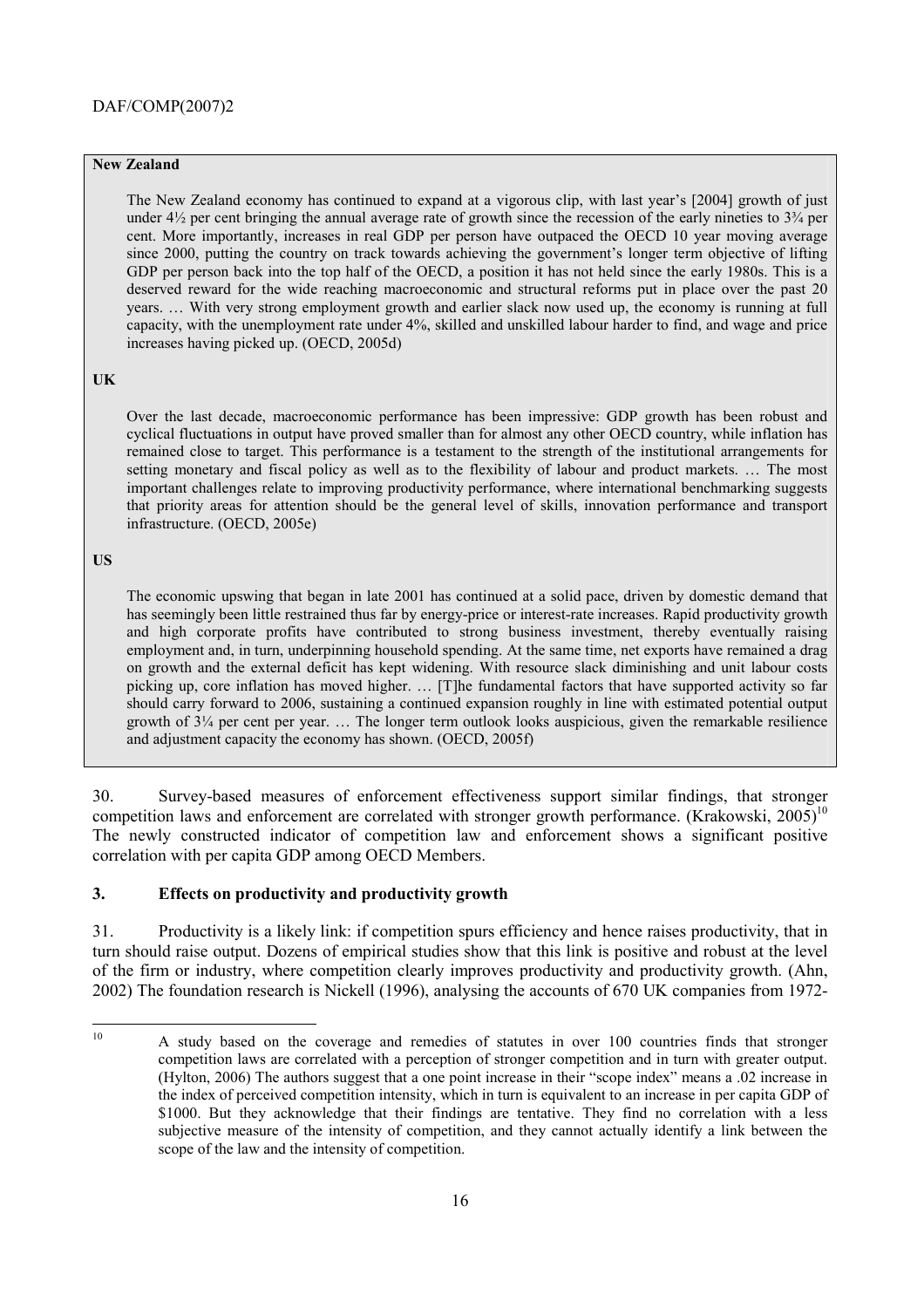1986 and finding that more competition, as indicated by more competitors or by lower rents, is associated with higher productivity growth, while market power, as indicated by market share, is associated with lower productivity levels. Another analysis of UK companies, looking at a decade of establishment-level data, found similarly that productivity is higher where competition is stronger (as indicated by lower rents and market shares), while productivity growth is lower where competition is weaker (as indicated by higher rents); in this study, effects due to competition explain half of the variation in productivity. (Disney, 2003) Similar results are reported about Germany, where firms showed higher productivity growth when operating in markets with intense competition (Januszewski, 2000), and Korea, where plant entry and exit accounted for from 45% to 65% of productivity growth. (Hahn, 2002) Where competition law enforcement is more effective, more efficient firms can grow faster. (Dutz and Vagliasindi, 2000) But a study of firms in the UK and Australia using survey responses to measure the strength of competition found no link to productivity and concluded that labour policies were probably more important. (Blanchflower and Machin, 1996) Another study that also measured competition through executives' responses to questions, about how many competitors they face and how much their sales would drop if they raised prices 10%, found that the intensity of competition had an important effect on productivity, but a complex one: firms with only a few competitors (up to 3) had somewhat better productivity than those in more competitively structured industries (and much better than monopolies). (Carlin, 2001)

32. OECD research about effects of regulation reaches similar conclusions at an aggregate level. Comparison of productivity growth rates over two decades, 1985-1995 and 1996-2003, supports the general conclusion that more pro-competitive regulation fosters productivity growth. Multifactor productivity growth accelerated the most over the decade of the 1990s in New Zealand, Australia, Finland and Ireland (Nicoletti and Scarpetta, 2003); in each of these countries, this era was marked by comprehensive reforms to open markets or eliminate constraints on competition.<sup>11</sup> By contrast, most of the countries that experienced a slow-down in multi-factor productivity growth during the 1990s had stricter product market regulation and employment protection legislation. (OECD, 2003) The OECD Report on Regulatory Reform in 1997 computed likely productivity improvements from changes following adoption of best-practice regulation. Summing the improvements in particular sectors, increases in labour productivity range from 0.5% in the US up to 3.5% in Germany; in capital productivity, from 0.5% in the US up to 4.3% in Japan; and in total factor productivity, from 0.5% in the US up to 3.0% in Japan.

33. Regression analysis finds that productivity gains from liberalisation are greater, the greater the gap with technology leader, thus confirming some aspects of contemporary theories about how competition drives innovation. Entry-limiting regulation may hinder the adoption of existing technologies, possibly by reducing competitive pressures, technology spillovers or the entry of new high-tech firms. Anticompetitive regulations significantly curb productivity performance, measured at the industry level. Aligning with best practice could reduce the gap with best practice in multifactor productivity by 10% in the high-gap countries and 4-6% in Japan and the large economies of continental Europe, and it could increase the annual rate of growth of multifactor productivity in continental European economies by between 0.4% and 1.1% over a period of ten years. (Nicoletti and Scarpetta, 2003; Nicoletti and Scarpetta, 2005)

34. Recent OECD analysis identifies a key link between competition, innovation and productivity in modern developed economies. (Conway *et al.*, 2006) This study found that limitations on competition could matter most for technology-driven productivity improvements in sectors that are intensive users of information and communications technologies. Anti-competitive regulation slows productivity growth in sectors where information and communications technologies are particularly important. The greater the gap

 $11$ 

MFP grew the least in the US, but the level was already high, and the US reform programs had been launched much earlier. MFP growth slowed down in Spain, Germany, France, Japan, Italy, Belgium, Austria and the Netherlands.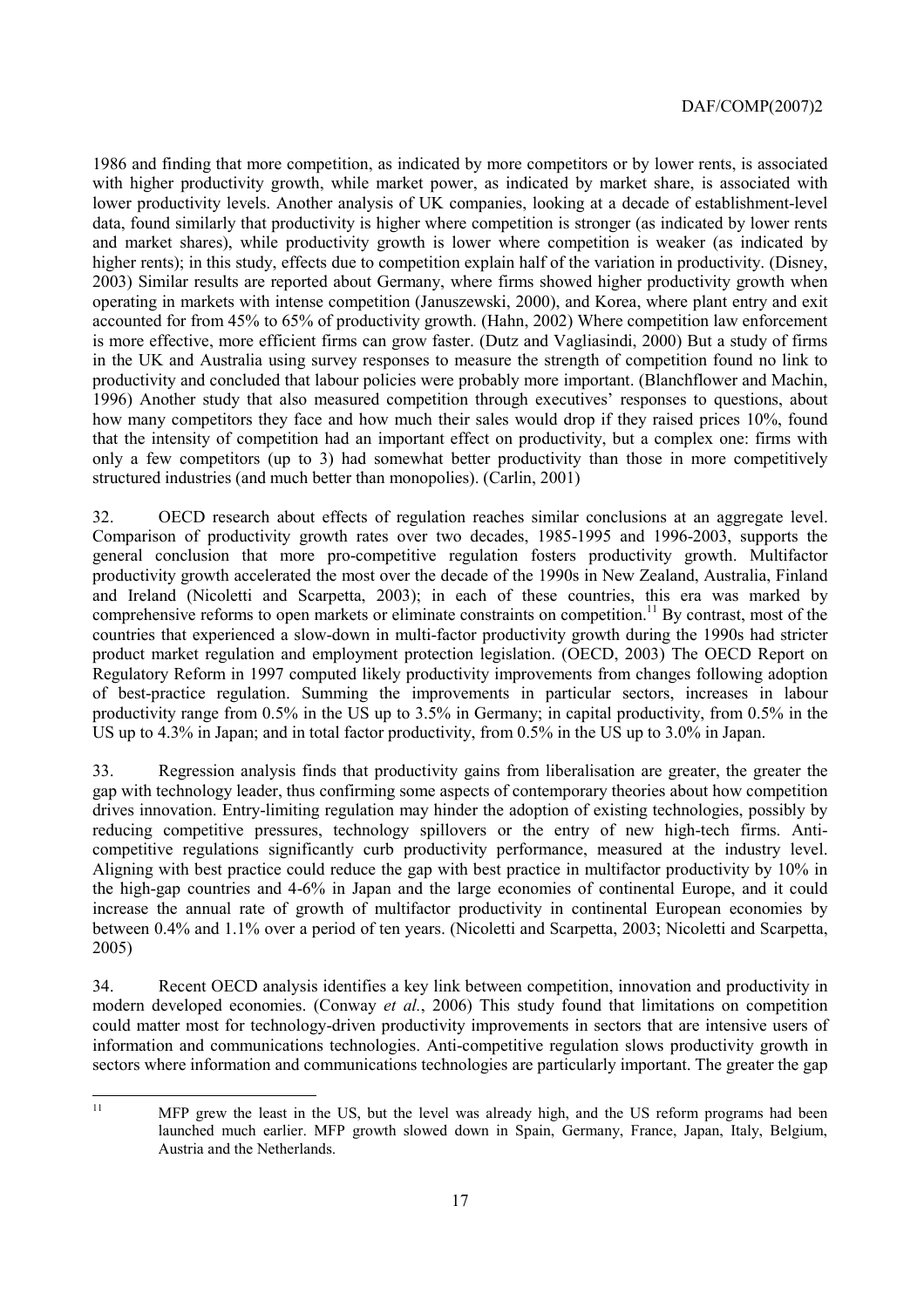with the leader, the greater the adverse effect that constraints on competition have on the adoption of these efficiency-enhancing technologies. Restrictive product market regulations slow the process of adjustment through which best practice production techniques diffuse across borders and new technologies are incorporated into the production process. Remaining differences in product market regulation can partially explain the recent observed divergence of productivity in OECD countries, as they reacted differently to the emergence of new general-purpose technologies over the 1990s. Well-functioning product markets could thus be an important condition for rapid productivity catch-up, if they increase the incentive and lower the cost of incorporating new technologies into the production process. Regulatory differences explain about 12% of the difference in ICT investment among the countries studied.

35. The "inverted U" relationship between competition and innovation is confirmed in an empirical study of UK firms. (Aghion and Griffith, 2005) Innovation intensity suffers when there is either too much competition or too little, and the effect is more pronounced in industries where there is more neck-andneck competition close to the frontier. An increase in competition reduces the proportion of these neckand-neck sectors in the economy, producing a pattern of sectors in which technological leaders dominate. The threat of entry has a significant effect: increasing the competitive pressure in this respect increases productivity growth. A study of these effects in European economies reached mixed conclusions, revealing the complexity of the relationships and the difficulty of measuring these phenomena. (Griffith and Harrison, 2004) Reform leading to more competition increases employment and investment, but examining effects of more competition (that is, lower rents) on productivity and innovation leads to some inconsistent results. Developments within the same country over time imply that for most of these European countries reducing rents would reduce innovation and growth; however, comparing different countries implies that the countries with lower rents have higher productivity and innovation. The authors recommend caution in interpreting their results, because of the lack of control for characteristics correlated with regulation and the inherent uncertainty of measures of productivity and competition, and they emphasise that better understanding requires longer time series of micro-level data to model these dynamic process.

36. Some research has found that competition laws and enforcement boost total factor productivity growth; however, this research also found that other institutional factors could be even more important. (Voigt, 2006) Among the four basic indicators of competition policy that were tested in this study, *de facto* independence of enforcement has the most important positive effect on performance. The quality of the formal basis of the competition law and *de jure* independence of the competition agency also have positive effects. Where application of the law is significantly more effective along these dimensions (with indicator scores at least a standard deviation above the mean), the productivity gap with best practice shrinks by 6- 9%. But these competition law factors become less important in models that include the quality of other institutions. In a model that includes a very broad measure of government effectiveness, the influence of other institutional and competition policy factors becomes insignificant.

# **4. Effects on employment**

37. Enhanced product market competition can also contribute to growth by increasing employment. Estimates from recent OECD research suggest that, for the typical OECD country, product market liberalisation over the past ten years has cut the aggregate unemployment rate by about 1 percentage point. (Conway, 2005)

38. The theoretical links between competition and employment look complex. Reducing competitive pressure reduces demand for labour. Market power tends to reduce the wage elasticity of demand, while rents encourage employees to demand premiums; as a result, firms choose a higher proportion of capital to labour. Encouraging entry and expanding activity would increase demand for labour. Competition could drive down wages in some sectors where monopoly profits had been shared with labour, yet increase real wages overall by reducing prices. The net effect would depend on the flexibility of labour market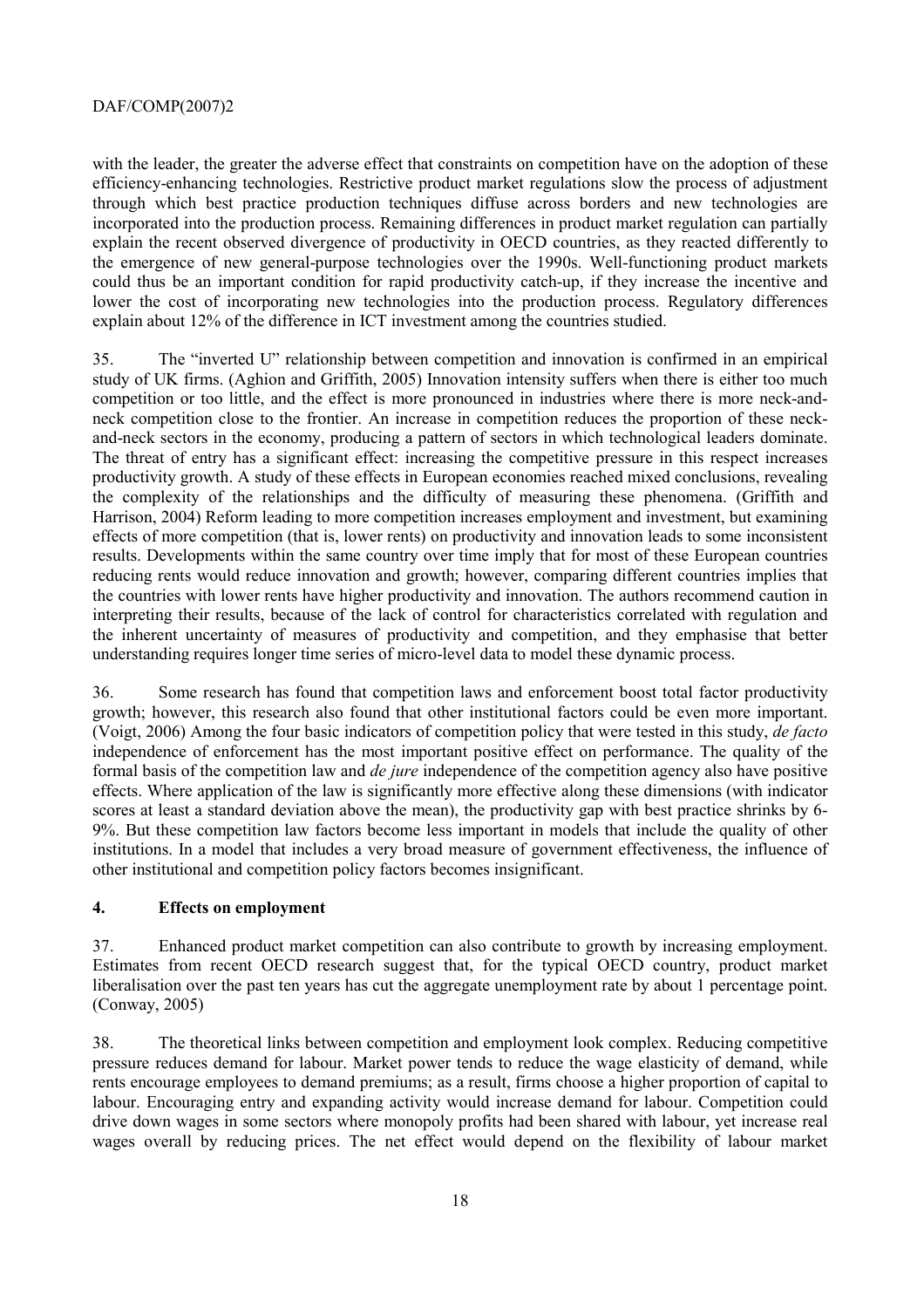regulation. If the labour market is fully flexible, then employment would increase to the extent that higher real wages increased the supply of labour. Wage moderation would further stimulate demand for labour. How effects on inter-firm competition affect labour markets is less clear and depends on modelling details and labour market institutions. Nonetheless, theory leads to "a strong presumption that easing anticompetitive regulations may lead to employment gains (at least in the medium to long-run)". (Nicoletti and Scarpetta, 2005b, p. 7)

39. Empirical work confirms the general prediction: competition in product markets reduces unemployment and raises real wages, and the reduction in unemployment is greater where labour market institutions increase worker bargaining power, although workers who have enjoyed that power do not benefit as much from the increase in real wages. (Griffith, 2006) OECD research has also found that regulations that restrict competition have curbed employment rates. (Nicoletti and Scarpetta, 2005b) The effects appear to be magnified by the interaction of restrictive product market regulations with labour market conditions that give insiders strong bargaining power. If rent sharing tends to depress employment, then significant employment gains could follow from liberalisation, and they would be greater where labour markets are more rigid. Projections based on estimated coefficients predict that thorough reforms about state control and barriers to entry would increase long-run employment rates by between 2.5 and 5 percentage points. The effects would be greatest where labour market rules protect insiders the most.

40. The economies with the best sustained growth records not only have shown strong commitment to competition policy, but they also have enjoyed good employment records. In the four countries with above-average growth records over the two decades 1985-2005, unemployment rates at the end of that period ranged from 3.7% in Korea to 5.1% the US.12

# **5. Institutional and development context**

41. Competition disciplines market exchange and facilitates an economyís response to changing demands and opportunities. The record is consistent and persuasive, that successful economic performance follows systematic reforms to open markets and promote competition. The link to performance does not rest only on a precarious foundation of unrealistic theory about perfect competition. Rather, experience shows that policies to promote competition also promote growth and employment.

42. To be sure, growth has sometimes come despite a lack of strong competition. In conditions where growth depends on factor accumulation and imitation of existing technology, policies to limit competition and entry could be consistent with growth. The balance of incentives in some circumstances could mean that greater competition could discourage improvement and innovation. Market liberalisation and antitrust discipline could harm laggard incumbent industries, and thus growth could depend on complementary institutions to factilitate displacements. But where growth can no longer come from factor accumulation and imitation, the economy must shift to innovation at the technology frontier. In such knowledge-based economies, growth requires more competitive institutions. (Aghion and Griffith 2005)

43. Laws to protect competition are indeed more common in more successful economies. A study of competition laws in a wide range of developed and developing countries found that factors increasing the likelihood of adopting a competition law include higher output, greater economic freedom and import liberalisation, higher foreign investment, less manufacturing and government consumption in the economy and better social welfare protections. (Kronthaler, 2005) The study also finds, though, that higher levels of subsidies, corruption and IMF support correlate with a greater likelihood of having a competition law, but

 $12$ 

Unemployment in 2005 was higher than the OECD average of 6.7% in the 7 countries where growth was below the OECD average for both decades, except for Denmark and Switzerland.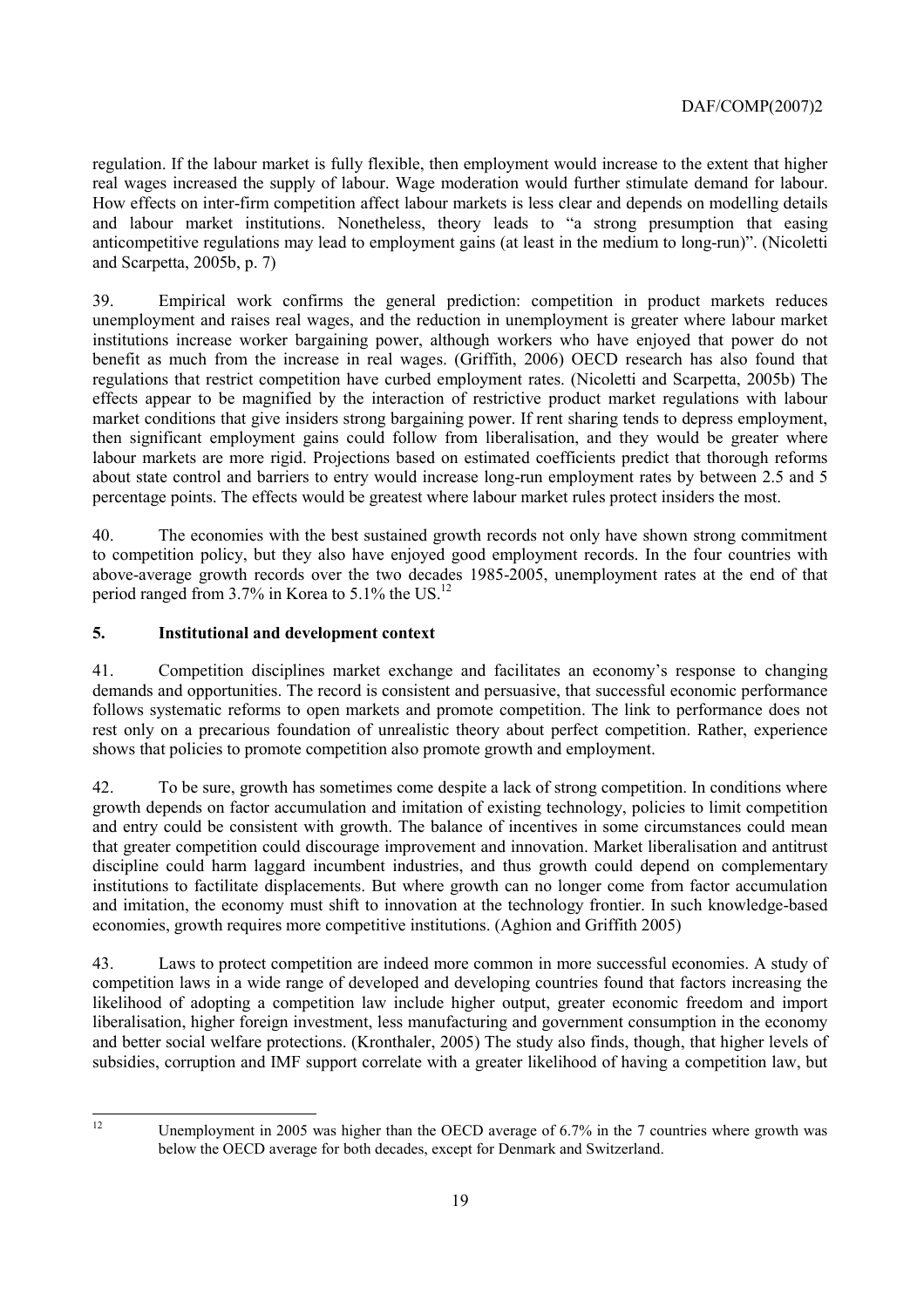these results may reveal situations where a competition law has been demanded along with a package of policy reforms.

44. Consistency among policies is greater in countries where regulations are more liberal. Openness to trade goes along with a liberal approach to domestic competition, while restrictive economic regulation is found along with burdensome administrative processes, and restrictive product market regulation is accompanied by restrictive employment protection laws. (Conway, 2005) Homogeneity in regulatory policies implies that different indicators represent different perspectives on a consistent approach to respecting the outcome of market exchange as the principal means of allocating resources. "Competition" may be synonymous with the characteristic functioning of sound, open enterprise economy. At least, formal competition policy accompanies and is evidence of a comprehensively competent set of economic, social and political institutions.

45. The quality of institutions is undeniably critical. In some studies, institutional context is the most important factor. (Voigt, 2006) Subjective measures of the strength of competition and competition policy might simply mirror overall confidence in institutions; however, these measures appear to have a positive effect that is distinguishable from similar measures of the overall quality of public institutions. (Dutz and Hayri, 2000) A study finding that variation in concentration is explained in large part by regulatory burdens and entry barriers, the rule of law and control of corruption observes that weak institutions may prevent most firms from growing yet permit concentration of economic and political power; thus, stronger institutions could facilitate growth by improving opportunities for participation in the economy. (Mitton, 2006) Economies supported by a set of institutions that includes strong competition policy tend to grow faster, perhaps because of how those institutions work together rather than because of something competition policy could do all by itself.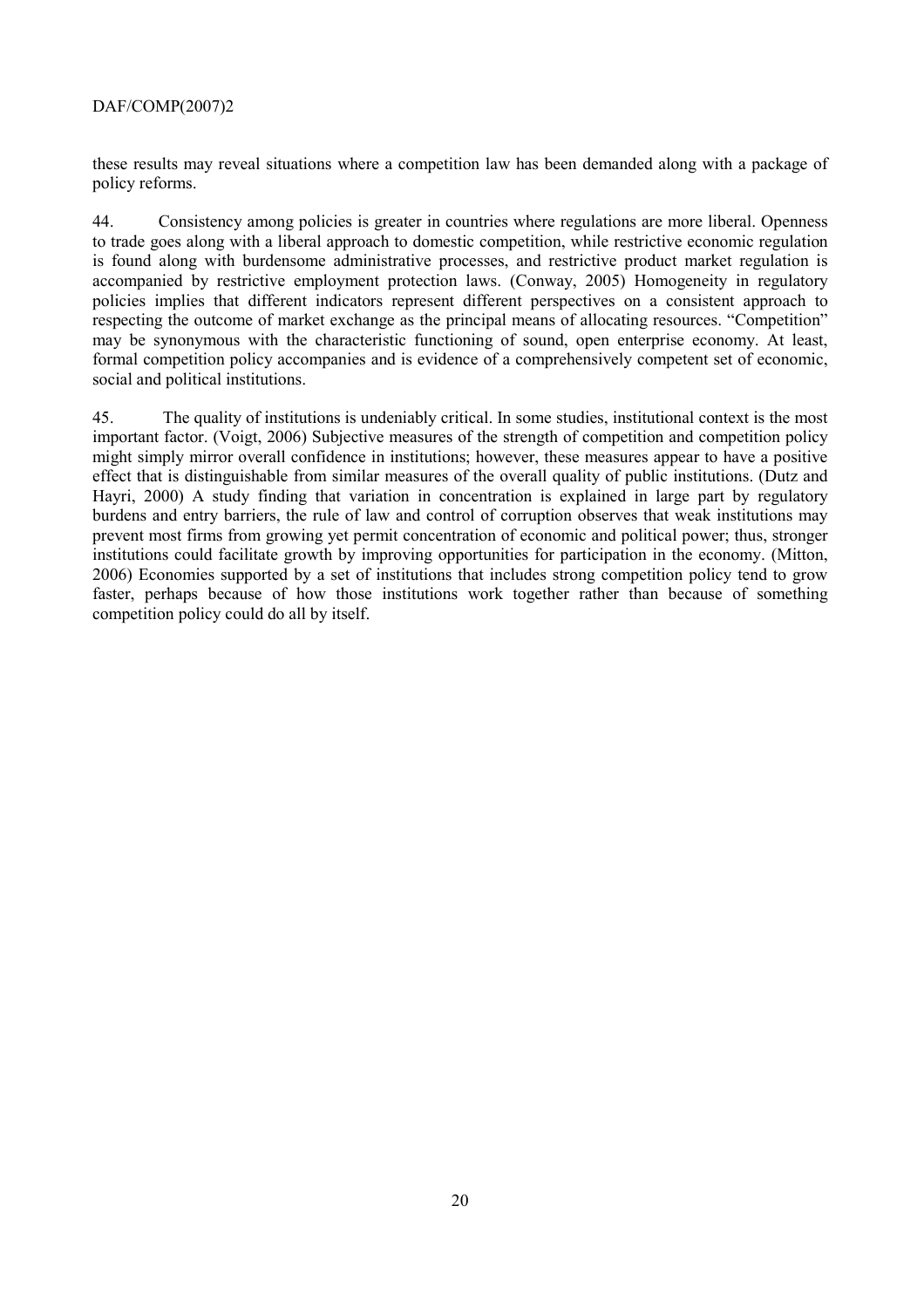### **BIBLIOGRAPHY**

- Aghion, P., et al. (1999), "Competition, Financial Discipline and Growth", The Review of Economic *Studies, vol.* 66, p. 825.
- Aghion, P. and R. Griffith (2005), Competition and Growth: Reconciling Theory and Evidence, MIT Press, Cambridge.
- Ahn, S. (2002), "Competition, innovation and productivity growth: a review of theory and practice". OECD Economics Department Working Papers, no. 317, Paris.
- Baker, J. B. (2003). "The case for antitrust enforcement", Journal of Economic Perspectives, vol. 17, no. 4, pp. 27-50.
- Blanchflower, David and Stephen Machin (1996), "Product Market Competition, Wages and Productivity: International Evidence From Establishment-Level Data". LSE Centre for Economic Performance Discussion Paper no. 286.
- Boeri, T., G. Nicoletti and S. Scarpetta (2000), "Regulation and Labour Market Performance", CEPR Discussion Paper Series, No.2420.
- Boone, J. (2004), "A new way to measure competition", Centre for Economic Policy Research, Discussion paper no. 4330.
- Bork, R. H. (1978), The Antitrust Paradox, Basic Books, New York.
- Carlin, Wendy, et al. (2001), "Competition and enterprise performance in transition economies: Evidence from a cross-country survey," CEPR discussion paper no. 2840.
- Conway, P., et al. (2005), "Product Market Regulation in OECD Countries: 1998 to 2003", OECD Economics Department Working Papers, no. 419, Paris.
- Conway, P., et al. (2006), "Regulation, Competition and Productivity Convergence", OECD Economics Department Working Papers, no. 509, Paris.
- Conway, P. and G. Nicoletti (2006), "Product market regulation in the non-manufacturing sectors of OECD countries: measurement and highlights", OECD Economics Department Working Papers No. 530. Paris.
- Crandall, R. W. and C. Winston (2003), "Does antitrust policy improve consumer welfare? Assessing the evidence", Journal Economic Perspectives, vol. 17, p. 3.
- Creusen, Harold, Bert Minne and Henry van der Wiel (2006), "Measuring competition in the Netherlands: A comparison of indicators over the period 1993-2001", CPB Netherlands Bureau for Economic Policy Analysis, CPB Memorandum No. 163.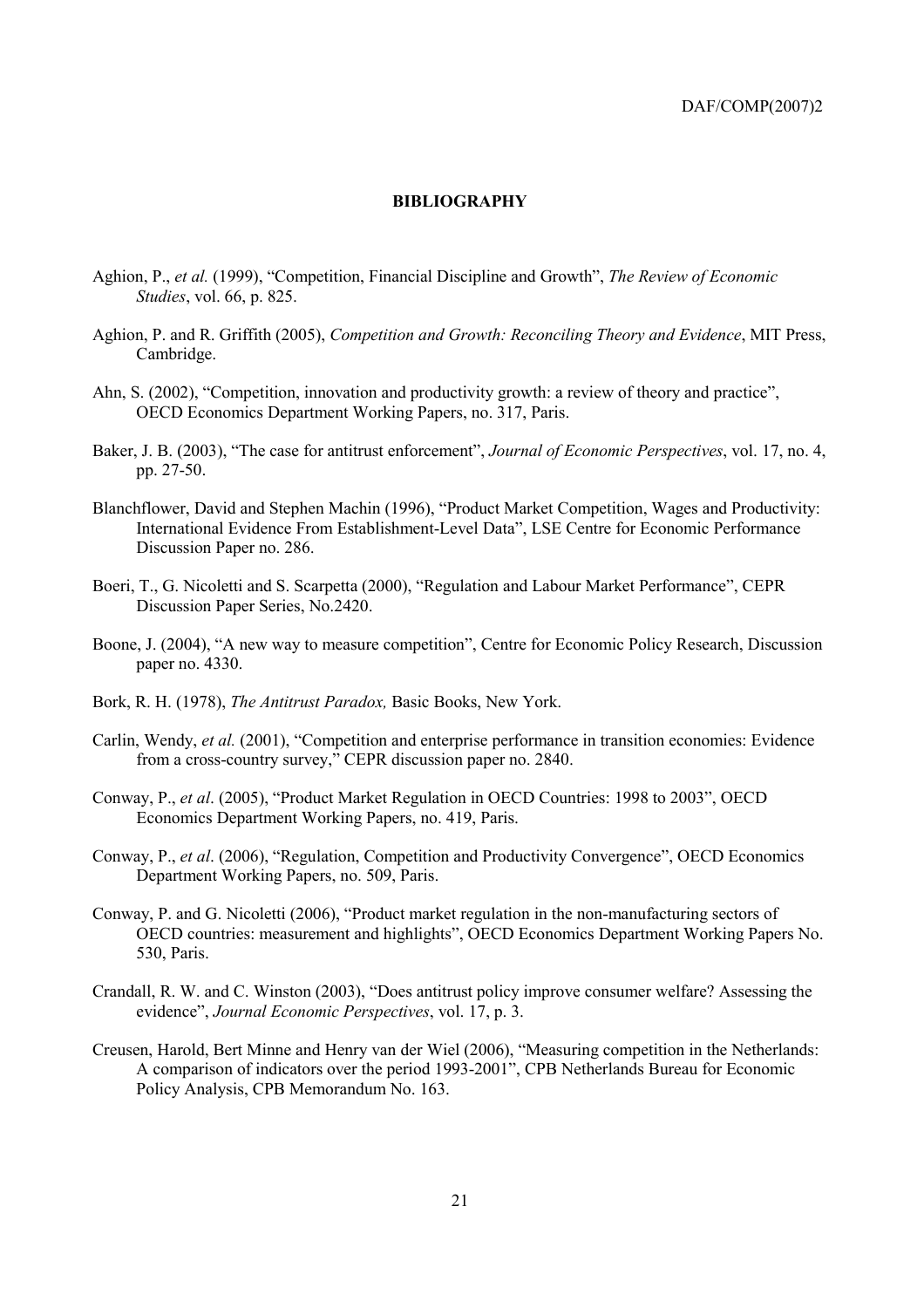- Creusen, Harold, Bert Minne and Henry van der Wiel (2006a), "Competition in the Netherlands: An analysis of the period 1993-2001", CPB Netherlands Bureau for Economic Policy Analysis, CPB Memorandum No. 136.
- Davies, S. and A. Majumdar (2002), "The development of targets for consumer savings arising from competition policy", Office of Fair Trading, Economic Discussion Paper no. 4.
- Disney, Richard, Jonathan Haskel and Ylva Heden (2003), "Restructuring and Productivity Growth in UK Manufacturing", *Economic Journal*, vol. 113, pp. 666-94.
- Dutz, Mark and Aydin Hayri (2000), "Does more intense competition lead to higher growth?", World Bank, Development Research Group, Policy Research Working Paper no. 2320.
- Dutz, Mark and Maria Vagliasindi (2000), "Competition policy implementation in transition economies: An empirical assessment". European Economic Review, vol. 44, pp. 762-772.
- Fox, Eleanor (1981), "The modernization of antitrust: a new equilibrium", Cornell Law Review, vol. 66, pp. 1140-1192.
- Griffith, Rachel and Rupert Harrison (2004), The link between product market reform and macro-economic performance, European Commission, Directorate-General for Economic and Financial Affairs, Economic Papers No. 209, Brussels.
- Griffith, Rachel, et al. (2006), Product Market Reforms, Labour Market Institutions and Unemployment, Centre for Economic Policy Research, CEPR Discussion Paper No. 5599.
- Hahn, C.-H. (2000), "Entry, exit, and aggregate productivity growth: micro evidence on Korean manufacturing", OECD Economics Department Working Papers, no. 272, Paris.
- Hines, J. R., Jr. (1999), "Three sides of Harberger triangles", Journal of Economic Perspectives, vol. 13, p. 167.
- Høj, J., et al. (2007), "Product Market Competition in OECD countries: A Synthesis", OECD Economics Department Working Papers, forthcoming.
- Hylton, Keith and Fei Deng (2006), "Antitrust Around the World: An Empirical Analysis of the Scope of Competition Laws and Their Effects". Boston University School of Law, Working Paper no. 06-47.
- Januszewski, S. I., J. Köke, and J. K. Winter, (2001), "Product market competition, corporate governance, and firm performance: An empirical analysis for Germany", mimeo.
- Krakowski, Michael (2005), "Competition policy works: The effect of competition policy on the intensity of competition; an international cross-country comparison", HWWA Discussion paper no. 332, Hamburg Institute of International Economics.
- Kronthaler, Franz and Johannes Stephan (2005), "Factors accounting for the enactment of a competition  $law - an empirical$  analysis", draft, May 2005.
- Kwoka, J. E., Jr. (2003), "The Attack on Antitrust Policy and Consumer Welfare: A Response to Crandall And Winston", unpublished.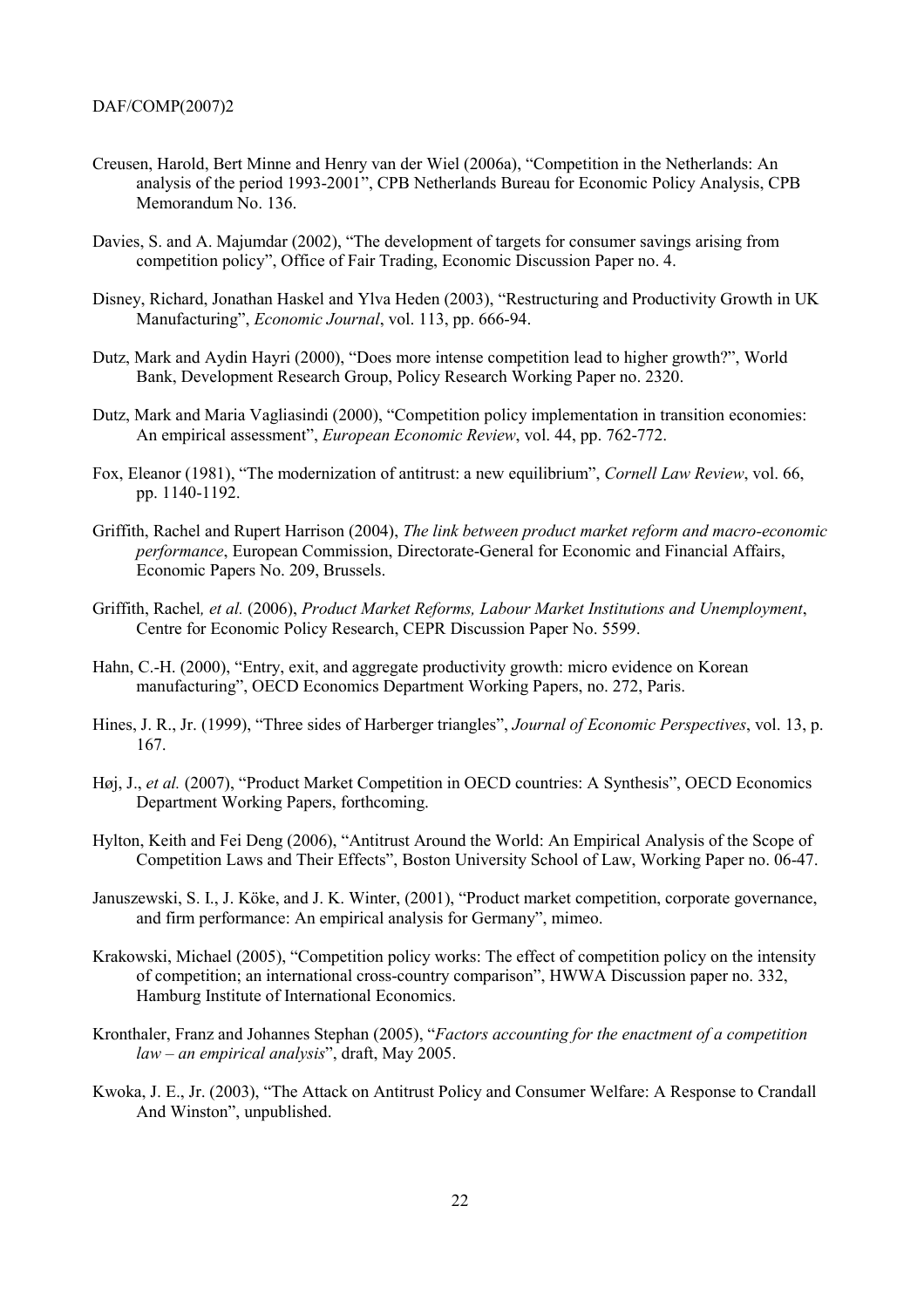- Lewis, William (2004), The Power of Productivity: Wealth, Poverty and the Threat to Global Stability, University of Chicago Press, Chicago.
- Mitton, Todd (2006), "Institutions & Concentration", SSRN Empirical Studies of Firms & Markets, Working Paper Series, vol. 7, no. 11, http://ssrn.com/abstract=885396.
- Nicholson, Michael W. (2004), Quantifying antitrust regimes, Federal Trade Commission, Bureau of Economics Working Paper No. 267.
- Nickell, Stephen J. (1996), "Competition and Corporate Performance", The Journal of Political Economy 104(4) (August 1996), pp. 724-746.
- Nicoletti, G. and S. Scarpetta (2005), "Regulation and economic performance: product market reforms and productivity in the OECD", OECD Economics Department Working Papers, no. 460, Paris.
- Nicoletti, G. and S. Scarpetta (2005b), "Product Market Reforms and Employment in OECD Countries", OECD Economics Department Working Papers, no. 472, Paris.
- Nicoletti, G. and S. Scarpetta (2003), "Regulation, productivity and growth: OECD evidence", *Economic* Policy, vol. 18, pp. 9-72.
- Nicoletti, G., et al. (2001), "European Integration, Liberalization and Labor Market Performance", in G. Bertola, T. Boeri and G. Nicoletti (eds.), Welfare and Employment in United Europe, MIT Press, Cambridge.
- OECD (1997), The OECD Report on Regulatory Reform, vol. 2, Thematic Studies, Paris.
- OECD (1999), Regulatory Reform in the Netherlands, Paris.
- OECD (2002), *Economic Outlook*, Vol. 2002/2, no. 72. Paris.
- OECD (2003), The Sources of Economic Growth in OECD Countries, Paris.
- OECD (2004) Economic Survey of Australia, Paris.
- OECD (2005), Committee on Competition, Roundtable on Evaluation of the Actions and Resources of Competition Authorities, DAF/COMP(2005)30.
- OECD (2005a), "The benefits of liberalising product markets and reducing barriers to international trade and investment in the OECD". OCCD Economics Department Working Papers, no. 463, Paris.
- OECD (2005b), Economic Survey of Korea, Paris.
- OECD (2005c), Economic Survey of the Netherlands, Paris.
- OECD (2005d), Economic Survey of New Zealand, Paris.
- OECD (2005e), Economic Survey of the United Kingdom, Paris.
- OECD (2005f), Economic Survey of the United States, Paris.
- OECD (2006) Economic Survey of Australia, Paris.